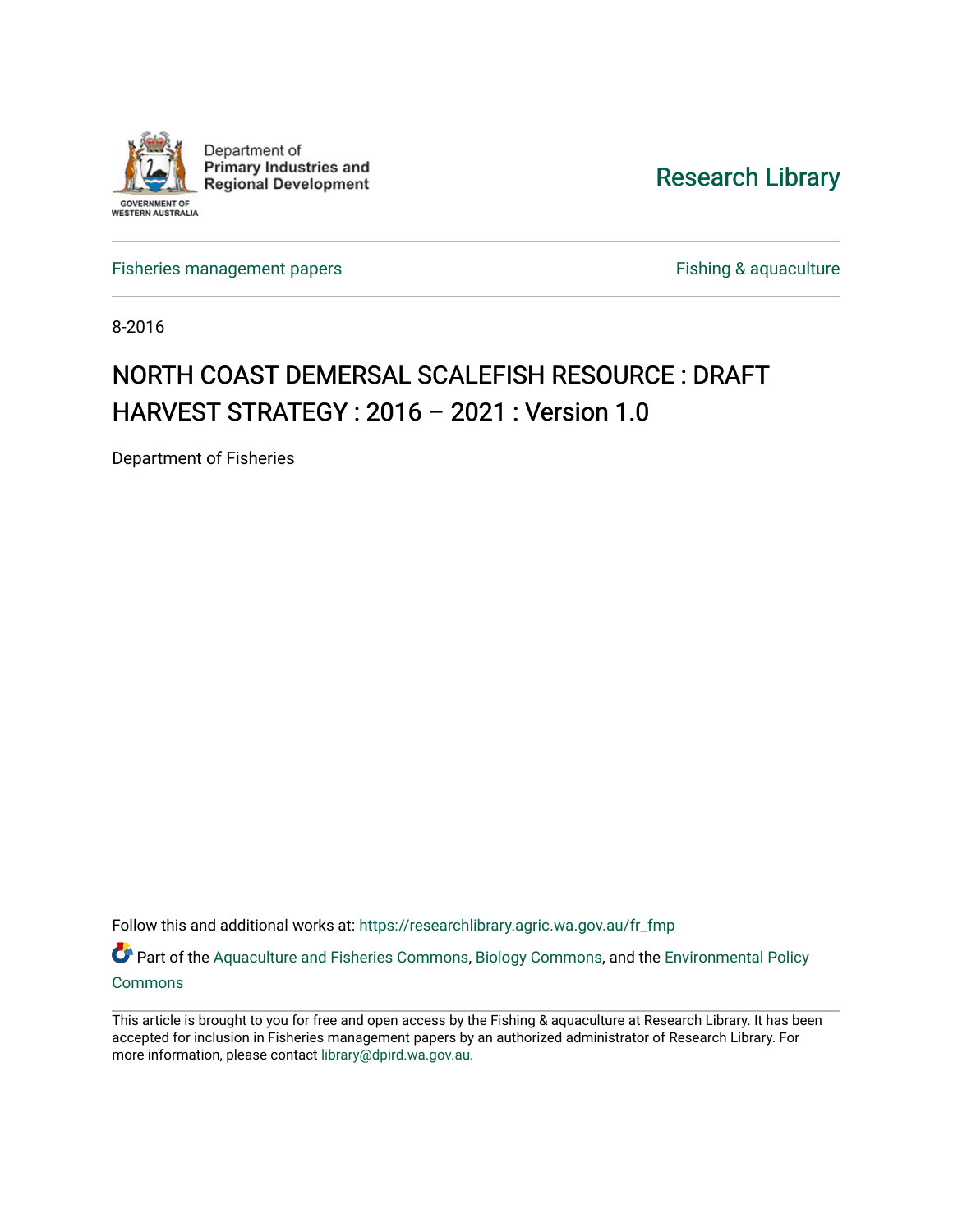# **NORTH COAST DEMERSAL SCALEFISH RESOURCE DRAFT HARVEST STRATEGY 2016 – 2021**

**Version 1.0**

FISHERIES MANAGEMENT PAPER NO. 278

Published by Department of Fisheries 168 St Georges Terrace Perth WA 6000

August 2016

ISSN 0819-4327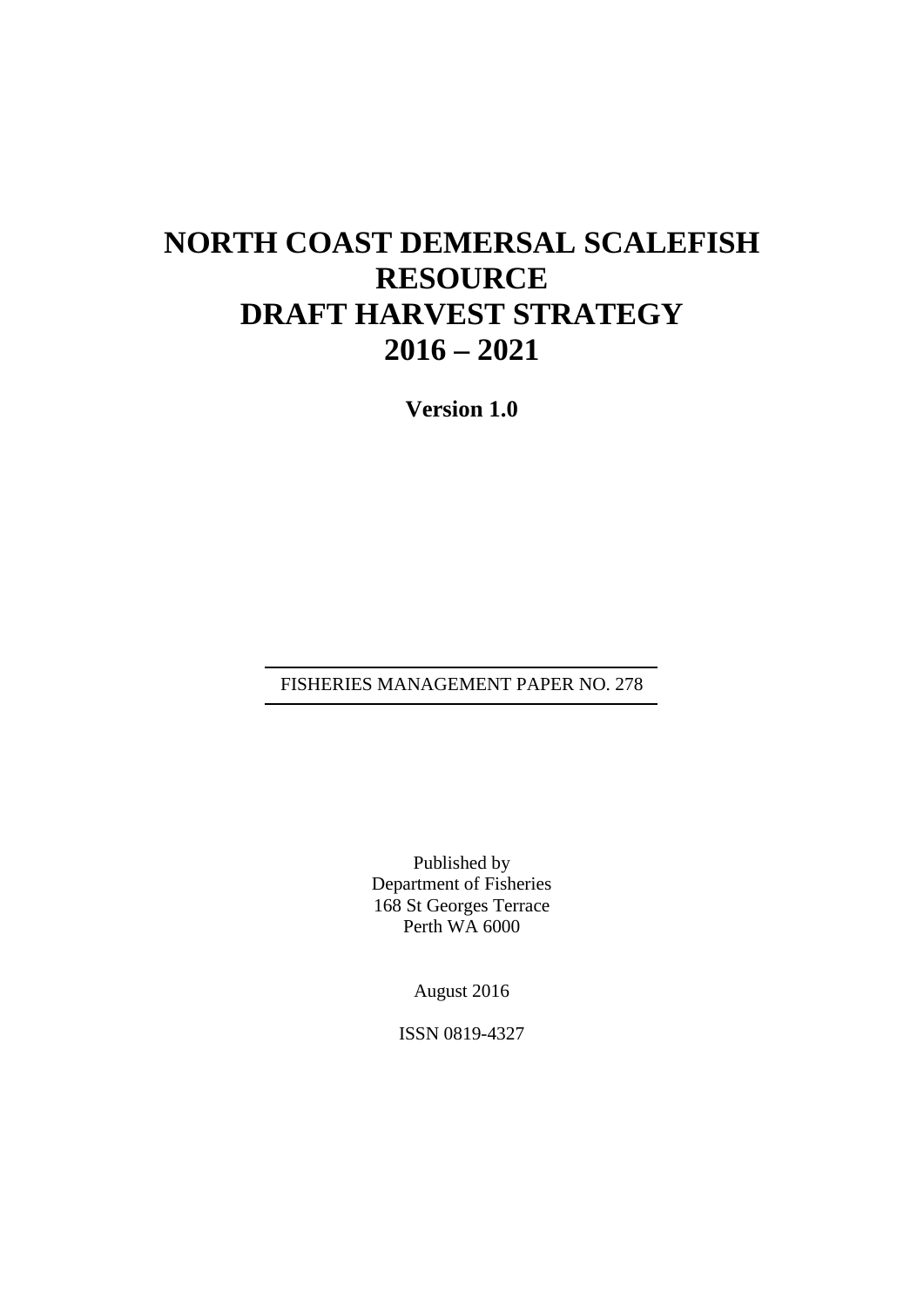

Government of Western Australia<br>Department of Fisheries

North Coast Demersal Scalefish Resource Draft Harvest Strategy 2016 - 2021 Version 1.0

August 2016

Fisheries Management Paper No. 278

ISSN 0819-4327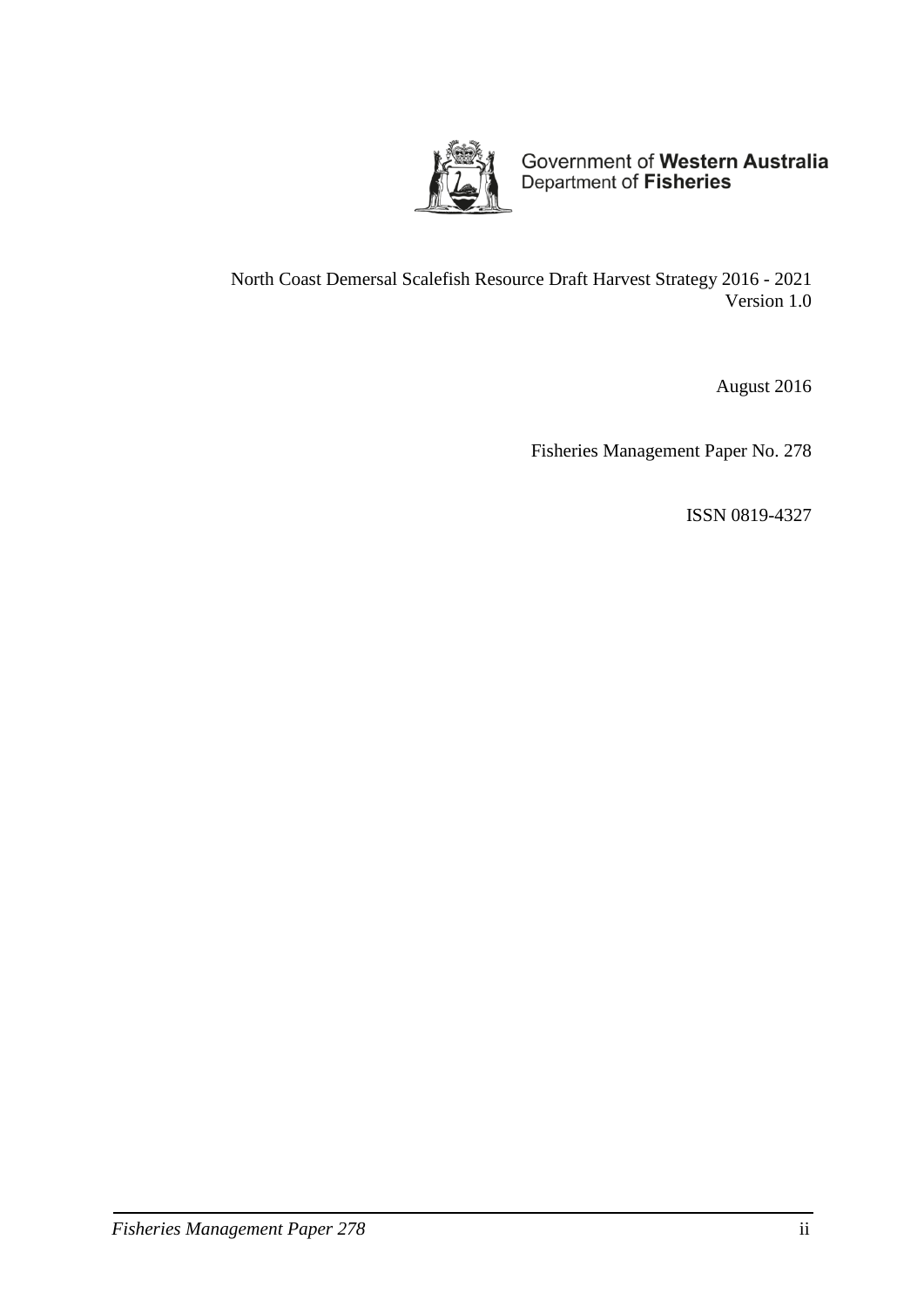## **TABLE OF CONTENTS**

| 3.4 Performance Indicators, Reference Levels, Control Rules & Tolerance Levels  8 |  |
|-----------------------------------------------------------------------------------|--|
|                                                                                   |  |
|                                                                                   |  |
|                                                                                   |  |
|                                                                                   |  |
|                                                                                   |  |
|                                                                                   |  |
|                                                                                   |  |
|                                                                                   |  |
|                                                                                   |  |
|                                                                                   |  |
|                                                                                   |  |
|                                                                                   |  |
|                                                                                   |  |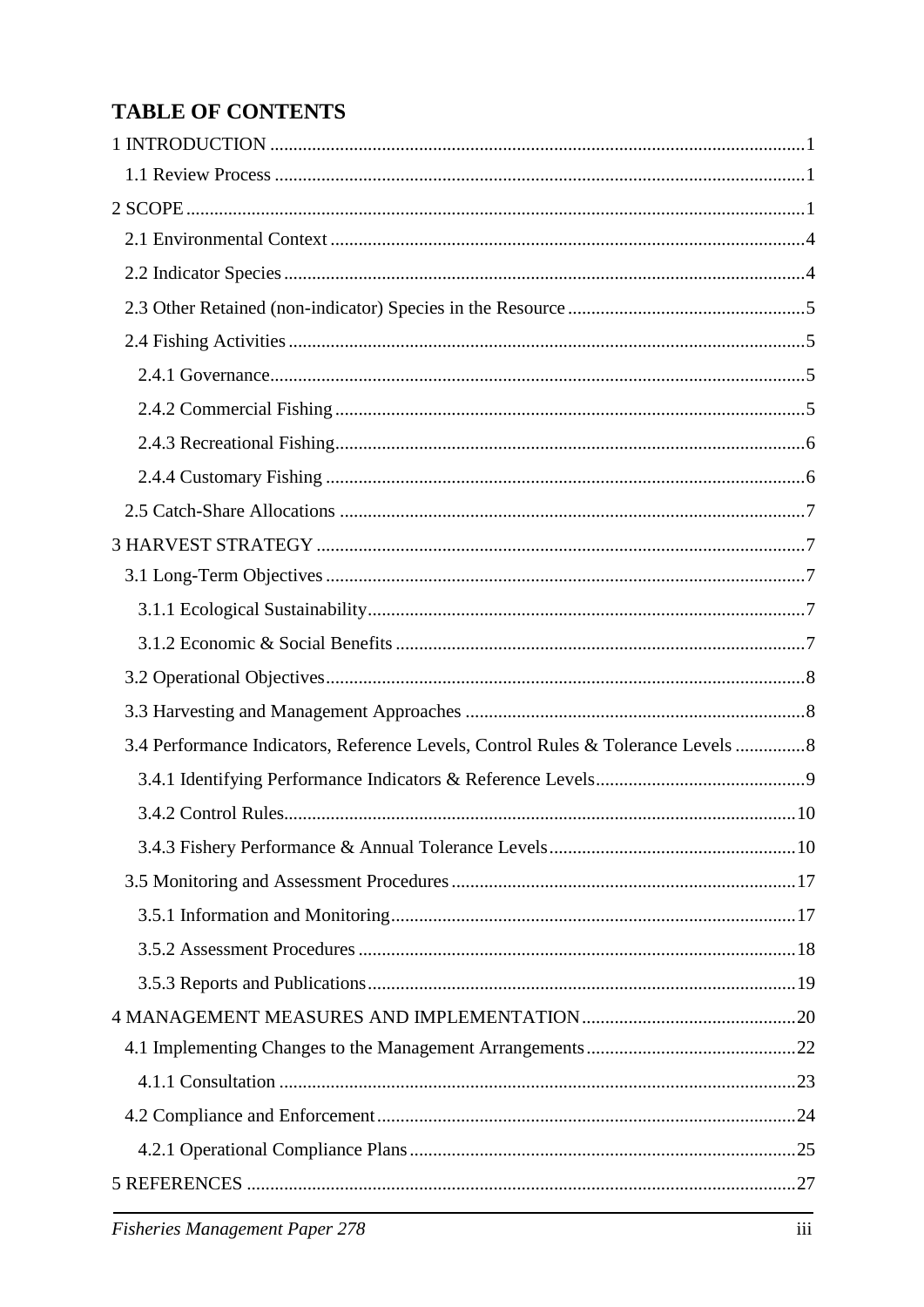## <span id="page-4-0"></span>**1 INTRODUCTION**

Harvest strategies for aquatic resources managed by the Western Australian Department of Fisheries (the Department) are formal documents prepared to support decision-making processes and ensure these processes are consistent with the principles of Ecologically Sustainable Development (ESD; Fletcher 2002) and Ecosystem Based Fisheries Management (EBFM; Fletcher et al. 2010). The objectives of ESD are reflected in the objects of the *Fish Resources Management Act 1994* (FRMA), Section 3, and the draft *Aquatic Resources Management Bill 2015* (ARMB), Clause 9, which will replace the FRMA once enacted.

The publication of these strategies is intended to make the decision-making considerations and processes for the management of specified aquatic resources publicly transparent and provide a basis for informed dialogue on management actions with resource users and other stakeholders (Department of Fisheries 2015a).

These strategies provide guidance for decision-makers, but do not derogate from or limit the exercise of discretion required for independent decision-making under the FRMA by either the Minister for Fisheries, the Chief Executive Officer of the Department of Fisheries or other delegated decision-makers in order to meet the objects of the FRMA.

<span id="page-4-3"></span>Harvest strategies make explicit the objectives, performance indicators, reference levels, and harvest control rules for each defined ecological asset taken into consideration by the Department of Fisheries when preparing advice for the Minister for Fisheries (Department of Fisheries 2015a). They also indicate the scope of management actions required in relation to the status of each resource in order to meet the specific long- and short-term management objectives and the broader goals of ESD and EBFM.

## <span id="page-4-1"></span>**1.1 Review Process**

The Western Australian harvest strategy policy (Department of Fisheries 2015a) recognises that fisheries change over time and that a review period should be built into each harvest strategy to ensure that it remains relevant. This harvest strategy will remain in place for a period of five (5) years, after which time it will be fully reviewed; however, given that this is the first harvest strategy for this resource, this document may be subject to review and amended as appropriate within this five year period.

## <span id="page-4-2"></span>**2 SCOPE**

This harvest strategy relates to the North Coast Demersal Scalefish Resource of Western Australia and the fishing activities that impact this resource. The overall resource comprises approximately 60 demersal scalefish species that inhabit the tropical inshore shelf waters of the North Coast Bioregion. Based on the stock units considered for management, the resource is separated into two main areas; the Pilbara and the Kimberley (west and east of 120º E, respectively, see [Figure 1\)](#page-6-0). The species are targeted, to varying degrees, by a number of commercial, recreational and customary fisheries that operate within these regions. In the Pilbara, the key commercial fisheries that target the resource include the Pilbara Trap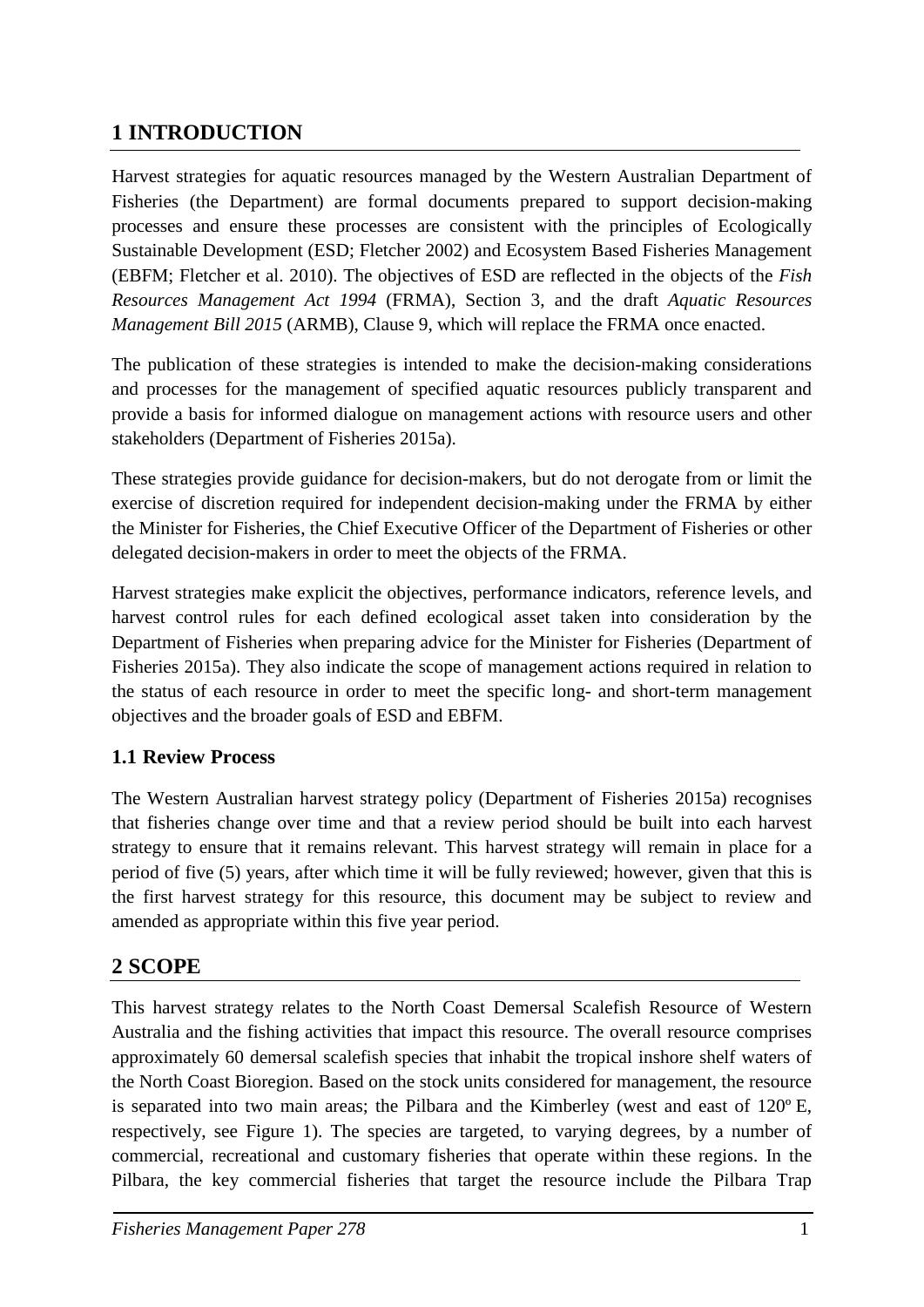Managed Fishery (PTMF), the Pilbara Fish Trawl (Interim) Managed Fishery (PFTIMF) and the Pilbara Line Fishery (PLF). The main commercial fishery in the Kimberley that targets the resource is the Northern Demersal Scalefish Managed Fishery (NDSMF), which primarily operates using traps but also permits line fishing.

Monitoring and assessment of the demersal scalefish resource in the Pilbara and Kimberley is based on identification and sustainability evaluation of indicator species for each region (Department of Fisheries 2011). Indicator species are determined using a risk-based approach that calculates the 'sustainability risk' of the stocks (based on the inherent vulnerability and the current risk to the wild stock) and the current or likely future 'management risk' of the species / stock to the community (measured as a combination of the current management information requirements, and their economic and social values). The status of these fished stocks is subsequently used as a robust indicator of the sustainability status and risks within the suite of inshore demersal scalefish exploited in that region. In accordance with this approach, the focus of this harvest strategy is on the target stocks of the three indicator species for the Pilbara region — red emperor, bluespotted emperor, and Rankin cod — and the two indicator species for the Kimberley region — red emperor and goldband snapper. Periodic assessments of selected non-indicator species are also undertaken to validate the indicator species approach and ensure that the status of other retained species remains at acceptable levels.

This harvest strategy has been developed in line with the Department's over-arching *Harvest Strategy Policy for Aquatic Resources* (Department of Fisheries 2015a; Fletcher et al. 2016) and is consistent with relevant national policies / strategies (ESD Steering Committee 1992) and guidelines (e.g. Sloan et al. 2014). It also sets out and summarises matters relevant to independent third-party certification assessment of the PTMF and NDSMF against the Marine Stewardship Council (MSC) standard for sustainable fishing and should be read in conjunction with other documentation relevant to this assessment.

Unlike most other harvest strategies (Fletcher et al. 2016), in addition to considering fishing impacts from all fishing activities on the retained species, this harvest strategy also covers impacts on bycatch<sup>[1](#page-5-0)</sup>, endangered, threatened and protected (ETP) species, habitats and other ecological components to ensure any risks to these elements are managed effectively. As the MSC assessment of the two trap fisheries (PTMF and NDSMF) has been a key driver in formalising this initial version of the harvest strategy, impacts on the ecological components other than the retained species from non-trap fisheries, namely the PFTIMF, the PLF and Area 1 of the NDSMF (where only line fishing is permitted), are not within the scope of this document. It is anticipated that future versions may be expanded to include these impacts where relevant.

<span id="page-5-0"></span><sup>-</sup><sup>1</sup> *Bycatch* is described as the part of the catch which is returned to the sea (usually referred to as non-retained or discarded) either because it has no commercial value or because legislative requirements preclude it being retained.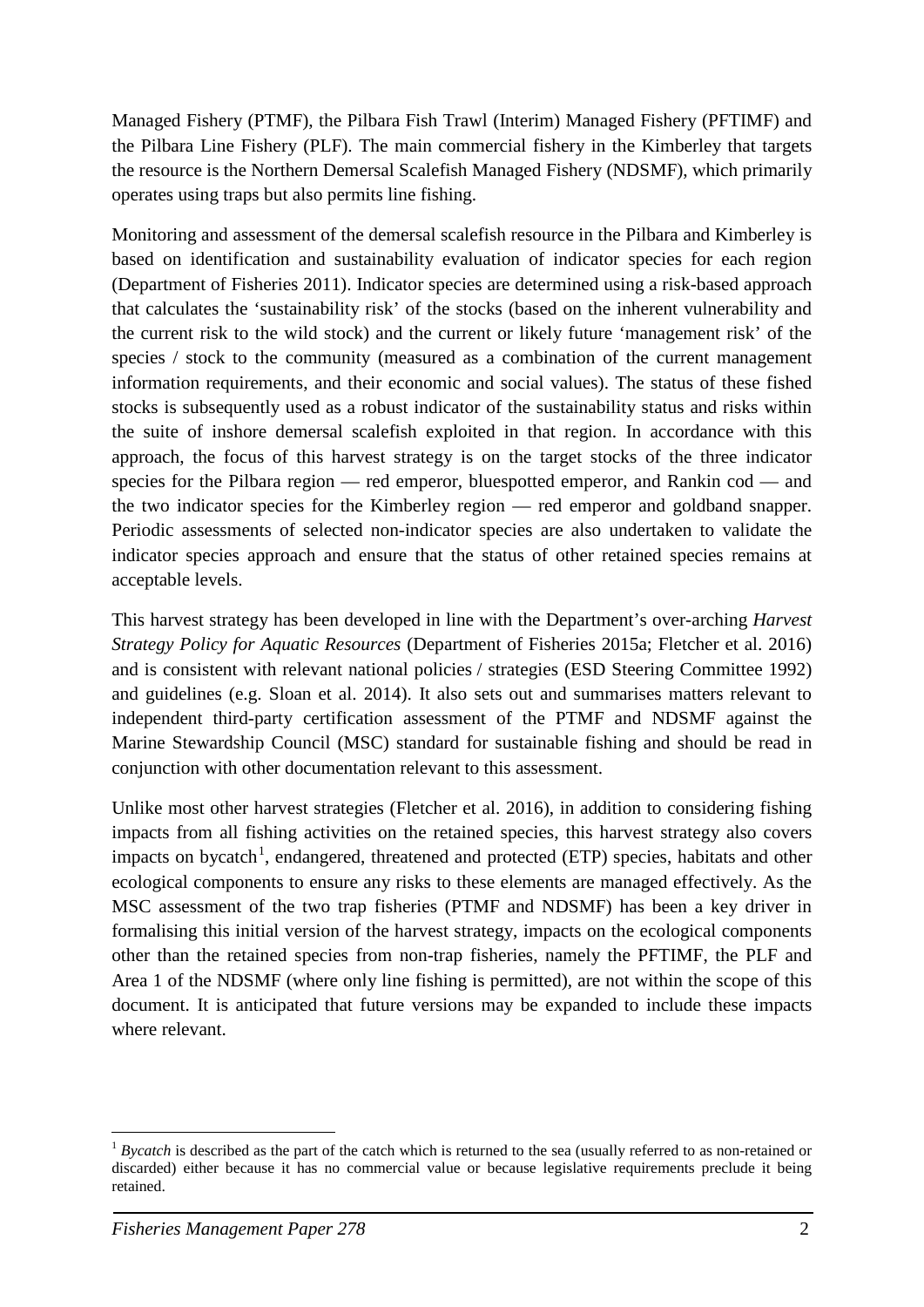This document has been developed via a consultative process with industry members and has been approved by the Chief Executive Officer of the Department of Fisheries and the Minister for Fisheries.



<span id="page-6-0"></span>**Figure 1. Boundaries and management areas/zones of the key commercial fisheries that target the North Coast Demersal Scalefish Resource in the (a) Pilbara (west of 120º E) and (b) Kimberley (east of 120º E) regions of Western Australia**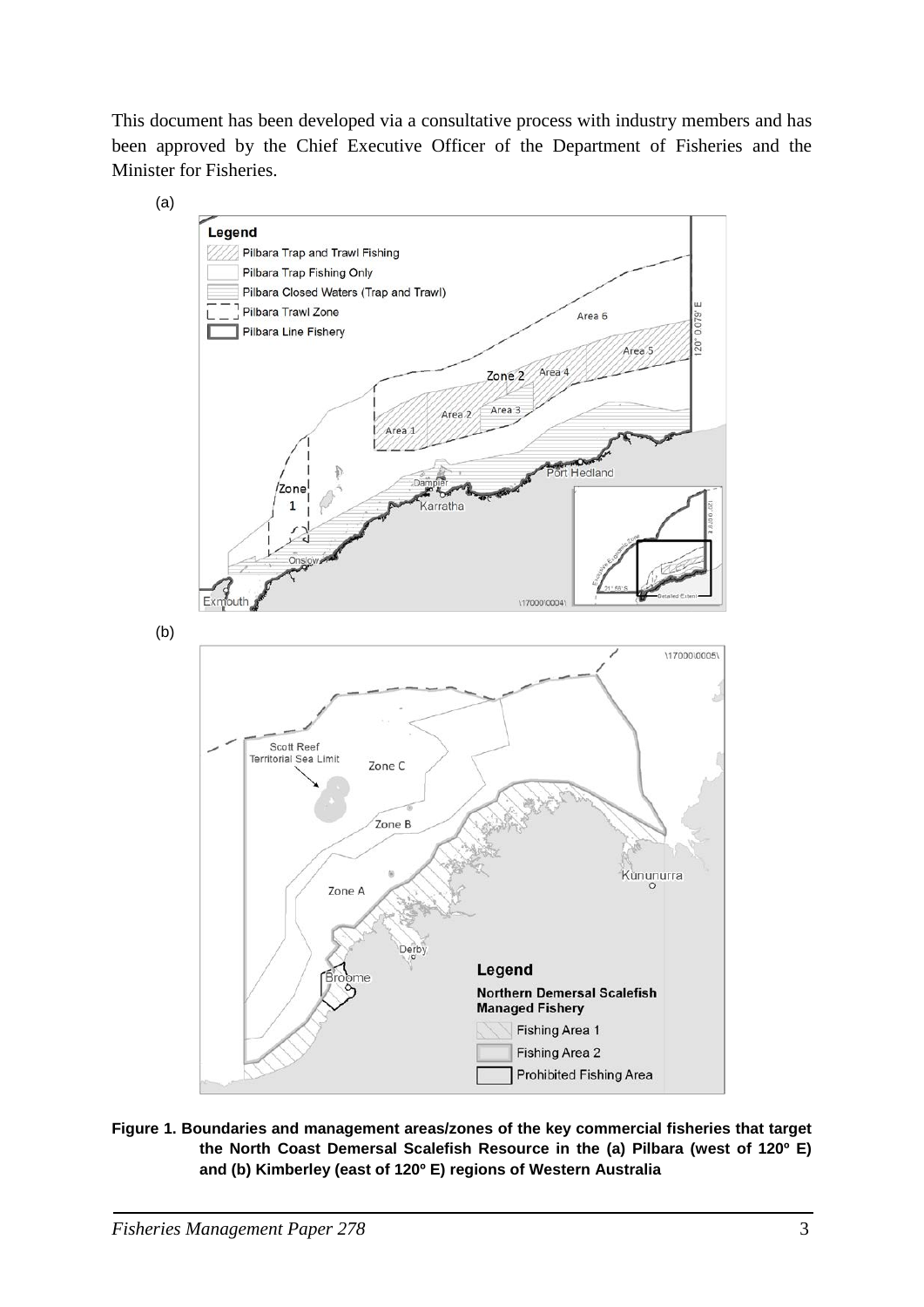## <span id="page-7-0"></span>**2.1 Environmental Context**

The North Coast Demersal Scalefish Resource includes species that inhabit inshore (shelf) waters of 20-250 m depth in the North Coast Bioregion of Western Australia, which extends from just south of Onslow (114° 50' E) to the Northern Territory border. This bioregion has a unique combination of features that distinguish it from other marine regions around Australia, including the wide continental shelf, very high tidal regimes, high cyclone frequency, unique current systems, warm oligotrophic surface waters and unique geomorphological features (Brewer et al. 2007).

The North Coast Bioregion exhibits monsoonal climatic patterns, with a pronounced cyclone season between December and March. During this time, the northern Kimberley region experiences a wet season with large influxes of run-off, and the Pilbara is subject to sporadic and intense storms. Ocean temperatures range between 22° C and 33° C, with localised higher temperatures in coastal waters, particularly along the Pilbara coastline (Fletcher and Santoro 2015).

## <span id="page-7-1"></span>**2.2 Indicator Species**

The four indicator species selected for assessing the suite of demersal scalefish in the Pilbara and Kimberley are two species of tropical snapper (family Lutjanidae), one species of emperor (family Lethrinidae), and one species of cod (family Epinephelidae) [\(Table 1\)](#page-7-2). Species from these three families comprise the majority of the catch numerically and by weight of the approximately 60 species that make up the resource.

The indicator species have been identified as having a high combined sustainability and management risk score and are thus vulnerable to fishing and possess a high value to both fishers and the community. These indicator species include two relatively long-lived and slow-growing species, red emperor and goldband snapper, and two moderately long-lived and faster-growing species, Rankin cod and bluespotted emperor. Rankin cod is a protogynous hermaphrodite, with individuals first maturing as females and subsequently changing sex to males. Despite the life history characteristics of bluespotted emperor inferring relatively high population productivity, it has a limited geographic range that is endemic to north-western Australia with the majority of its abundance centred in the western Pilbara. All indicator species exhibit limited adult movement and stocks are consequently assessed and managed separately in the Pilbara and Kimberley.

| <b>Region</b>       | <b>Species</b>                              | <b>Family</b> |
|---------------------|---------------------------------------------|---------------|
| Pilbara / Kimberley | Red emperor (Lutjanus sebae)                | Lutjanidae    |
| Pilbara             | Rankin cod (Epinephelus multinotatus)       | Epinephelidae |
| Pilbara             | Bluespotted emperor (Lethrinus punctulatus) | Lethrinidae   |
| Kimberley           | Goldband snapper (Pristipomoides multidens) | Lutjanidae    |

<span id="page-7-2"></span>**Table 1. Indicator species for the North Coast Demersal Scalefish Resource**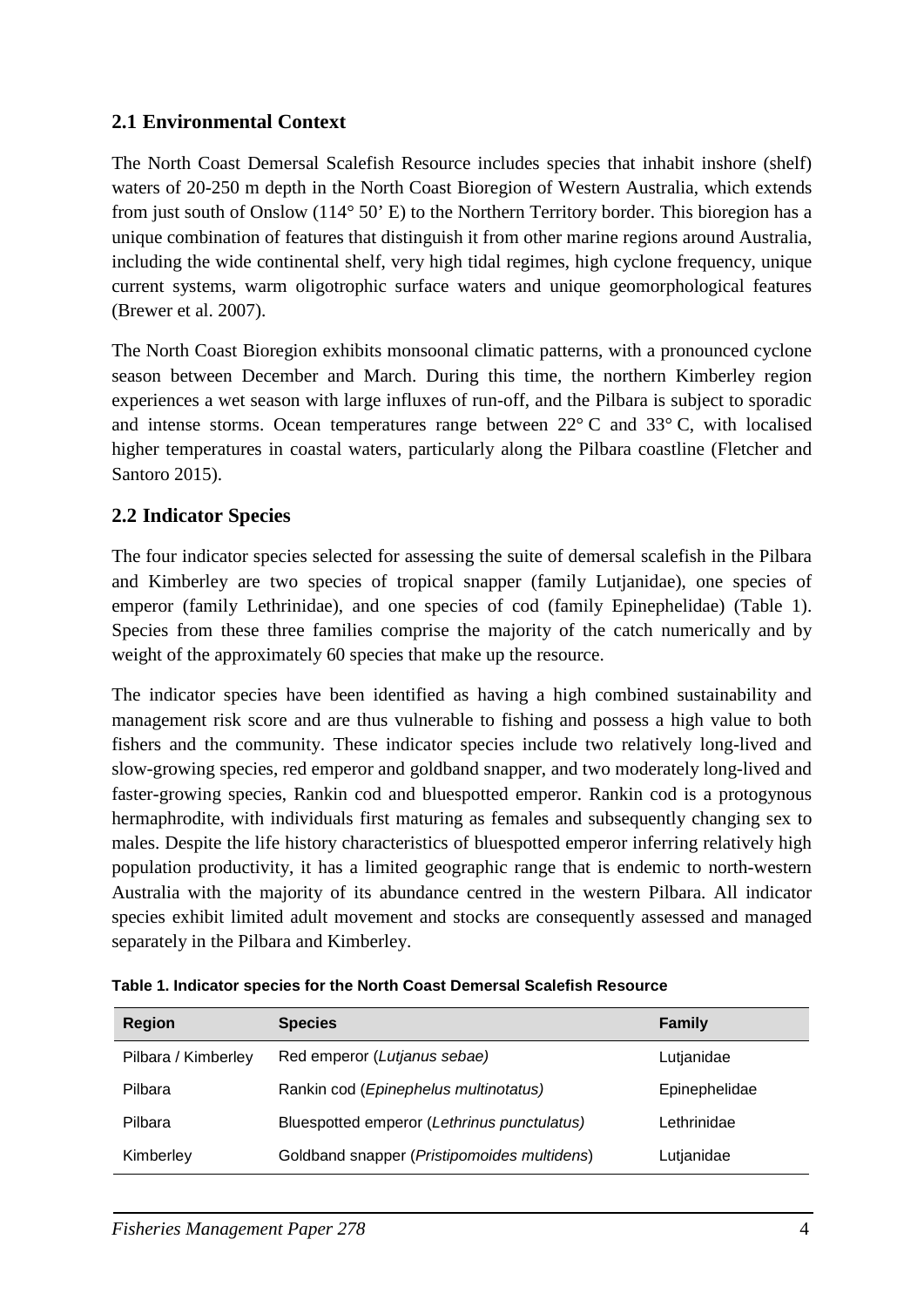## <span id="page-8-0"></span>**2.3 Other Retained (non-indicator) Species in the Resource**

For other retained species, annual risk (vulnerability) assessments are undertaken to identify if there have been any substantial changes particularly in the catches of these species, relative to historical levels. If an increase in risk is identified, a review is triggered to investigate the reasons for the variation. If the increase in risk is considered significant a higher level of monitoring and assessment of the species is necessary (e.g. collection of an age sample to allow for estimation of fishing mortality and/or some other proxy for biomass of the stock).

## <span id="page-8-1"></span>**2.4 Fishing Activities**

#### <span id="page-8-2"></span>**2.4.1 Governance**

The North Coast Demersal Scalefish Resource is targeted by commercial, recreational and customary fishing sectors. These fishing sectors are managed by the Department under the following legislation:

- *Fish Resources Management Act 1994* (FRMA, will be replaced by the ARMB once enacted);
- *Fish Resources Management Regulations 1995* (FRMR);
- FRMA Part 6 *Pilbara Trap Managed Fishery Management Plan 1992*, *Pilbara Fish Trawl (Interim) Managed Fishery Management Plan 1997* and *Northern Demersal Scalefish Managed Fishery Management Plan 2000*; and
- FRMA Section 43 Order *Prohibition on Commercial Fishing for Demersal Scalefish (Pilbara Area) Order 1997*, *Prohibition on Fishing by Line from Fishing Boats (Pilbara Waters) Order 2006* and *Notice Prohibition on Line Fishing (Metal in Lines and Traces) Order 2008*.

Fishers must also comply with the requirements of:

- The Commonwealth *Environment Protection and Biodiversity Conservation Act 1999* (EPBC Act);
- *Western Australian Marine Act 1982*;
- Western Australian *Wildlife Conservation Act 1950*; and
- Western Australian *Conservation and Land Management Act 1984*.

#### <span id="page-8-3"></span>**2.4.2 Commercial Fishing**

Demersal scalefish species in north-western Australian shelf waters were initially targeted by foreign fish trawl fleets operating in the Pilbara and Kimberley during the 1970s and 1980s, with catches peaking at more than 20,000 t (Moran et al. 1988; Nowara and Newman 2001). Foreign fishing ceased in these waters in 1990, with more recent domestic catches of demersal scalefish species much lower, peaking in 1996 at over 4,000 tonnes.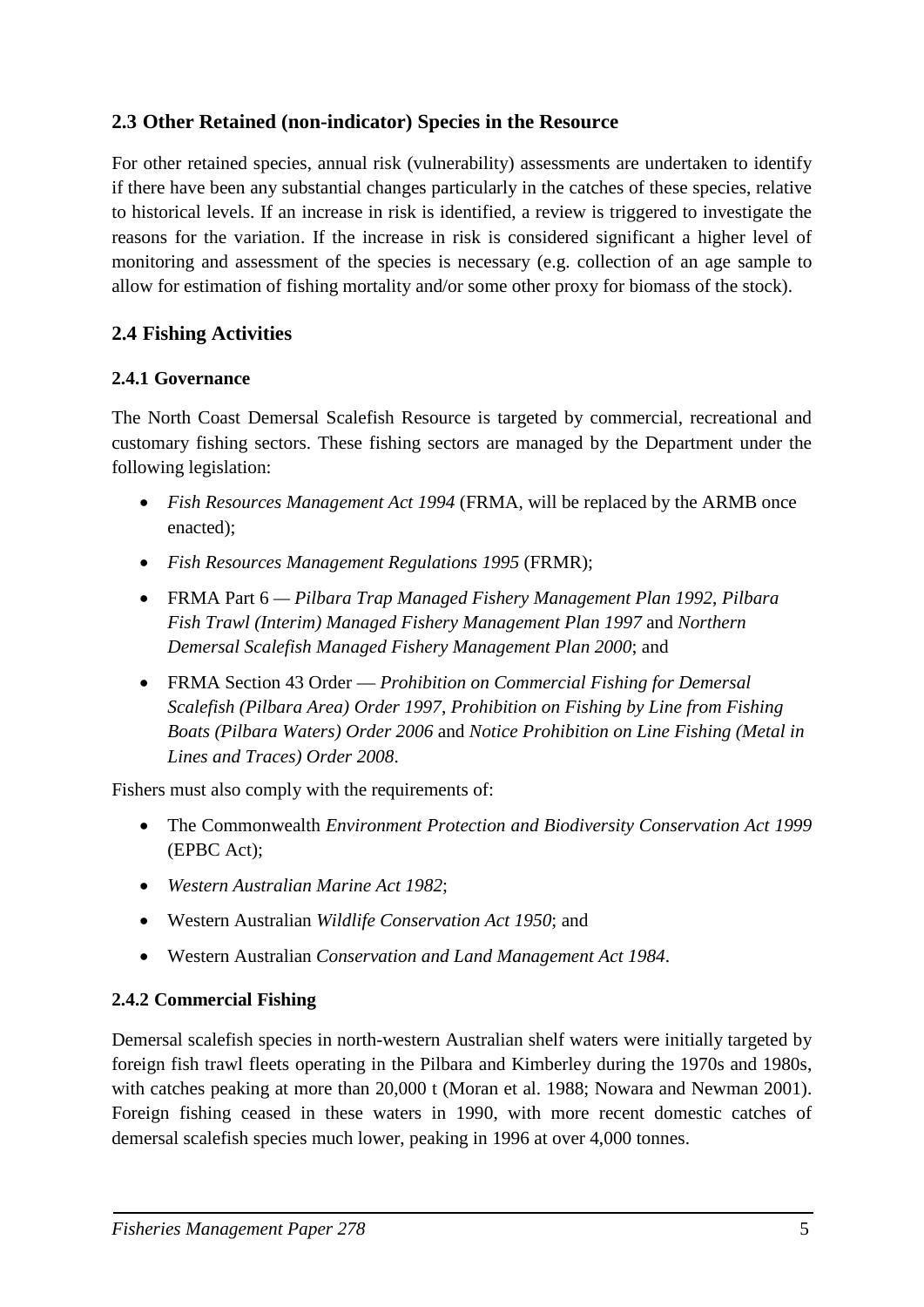In the Pilbara, the three commercial fisheries that currently land the majority of demersal scalefish catches include the PFTIMF, the PTMF and the PLF. Collectively, these fisheries are primarily managed through input controls, including effort (time) allocations, gear restrictions and spatial closures. Minimum legal lengths (MLLs) are also in place for some fish species. The two full-time vessels currently operating in the trawl fishery land the largest component of the demersal scalefish catch in the Pilbara (and North Coast Bioregion), which has averaged ~1,200 tonnes for the past five years. In comparison, annual demersal scalefish catches by the trap fishery have remained around 400 tonnes since the early 2000s, and those by the line fishery have ranged between 40 and 260 tonnes during this same period.

In the Kimberley, while commercial operators in the NDSMF are permitted to fish using handlines, droplines and fish traps, since 2002 it has essentially been a trap-based fishery. Effort (time) allocations and spatial zones are the primary management measures in the NDSMF. Annual demersal scalefish catches by this fishery have remained relatively stable at ~1,000-1,200 tonnes since 2008.

Negligible catches of the suite of demersal scalefish can be retained by other commercial fisheries that operate in the shallower nearshore waters of north-western Australia, including a nearshore gillnet fishery, prawn trawl fisheries, and a trolling fishery for pelagic finfish. There is little overlap in the catch from these fisheries and those described above.

## <span id="page-9-0"></span>**2.4.3 Recreational Fishing**

Recreational fishing activities on this resource are mostly line-based fishing from boats. Fishing effort is concentrated in nearshore areas around key population centres (e.g. Dampier, Karratha, Port Hedland and Broome), however, a number of charter operators in the region offer fishing expeditions to offshore islands and reefs such as the Montebello Islands and the Rowley Shoals. The peak in recreational fishing activity occurs during the dry season (April-October).

The most recent state-wide survey of boat-based recreational fishing in Western Australia (Ryan et al. 2015) reported an estimated catch of 48-68 tonnes for the ten most common demersal species in the North Coast Bioregion in 2013/14. However, there is very little overlap in the spatial distribution of fishing effort between recreational and commercial fishers targeting demersal scalefish, the latter which operate in deeper and more offshore waters.

## <span id="page-9-1"></span>**2.4.4 Customary Fishing**

Traditional exploitation of the demersal scalefish resource in the North Coast Bioregion is mainly limited to the shallower nearshore areas of the Kimberley region where, in addition to concentrations of indigenous people in the major population centres (i.e. Broome, Derby, Wyndham and Kununurra), there are up to 20 Aboriginal communities distributed along this coastline. Although there is no quantitative information available on the customary catch of demersal scalefish in this region, there are currently no concerns regarding the quantity taken or method of capture by traditional users.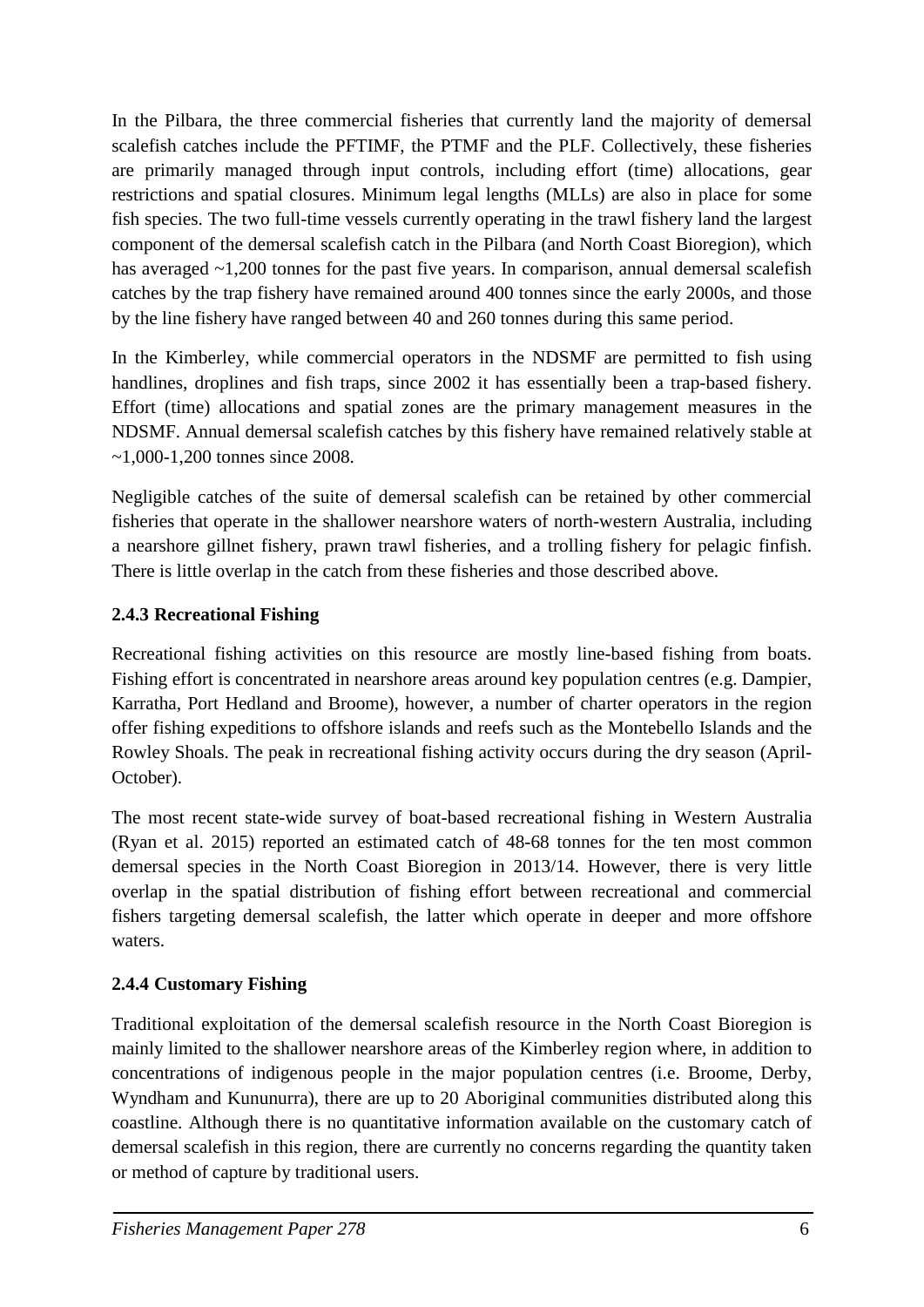The only available estimates of indigenous catches of demersal scalefish in northern Western Australia are from the 2000/01 National Recreational and Indigenous Fishing Survey (Henry and Lyle 2000), with small catches of emperors, tropical snappers, cods and gropers recorded  $\sim$  30,000 harvested fish).

#### <span id="page-10-0"></span>**2.5 Catch-Share Allocations**

The North Coast Demersal Scalefish Resource in Western Australia is fished by commercial, recreational and customary sectors without any explicit catch share allocation between sectors. A formal sectoral allocation process (designated as Integrated Fisheries Management, IFM, in Western Australia) to define and assign long-term sectoral shares of the permitted catch of the resource has not yet been undertaken.

## <span id="page-10-1"></span>**3 HARVEST STRATEGY**

## <span id="page-10-2"></span>**3.1 Long-Term Objectives**

In addition to ensuring the biological sustainability of all captured aquatic resources (through the use of the indicator species approach), this harvest strategy includes broader ecological objectives for each ecosystem component relevant to the trap fisheries currently undergoing MSC full assessment, as well as social and economic objectives for each fishery as a whole. It is important to note that the social and economic objectives are applied within the context of ESD.

#### <span id="page-10-3"></span>**3.1.1 Ecological Sustainability**

- 1) To maintain spawning stock biomass of each retained species at a level where the main factor affecting recruitment is the environment;
- [2](#page-10-5)) To ensure fishing impacts do not result in serious or irreversible harm<sup>2</sup> to bycatch species populations;
- 3) To ensure fishing impacts do not result in serious or irreversible harm to endangered, threatened and protected (ETP) species populations;
- 4) To ensure the effects of fishing do not result in serious or irreversible harm to habitat structure and function; and
- 5) To ensure the effects of fishing do not result in serious or irreversible harm to ecological processes.

## <span id="page-10-4"></span>**3.1.2 Economic & Social Benefits**

1) To provide flexible opportunities to ensure fishers can maintain or enhance their livelihood, within the constraints of ecological sustainability; and

<u>.</u>

<span id="page-10-5"></span><sup>&</sup>lt;sup>2</sup> Serious or irreversible harm relates to a change caused by the fishery that fundamentally alters the capacity of the component to maintain its function or to recover from the impact.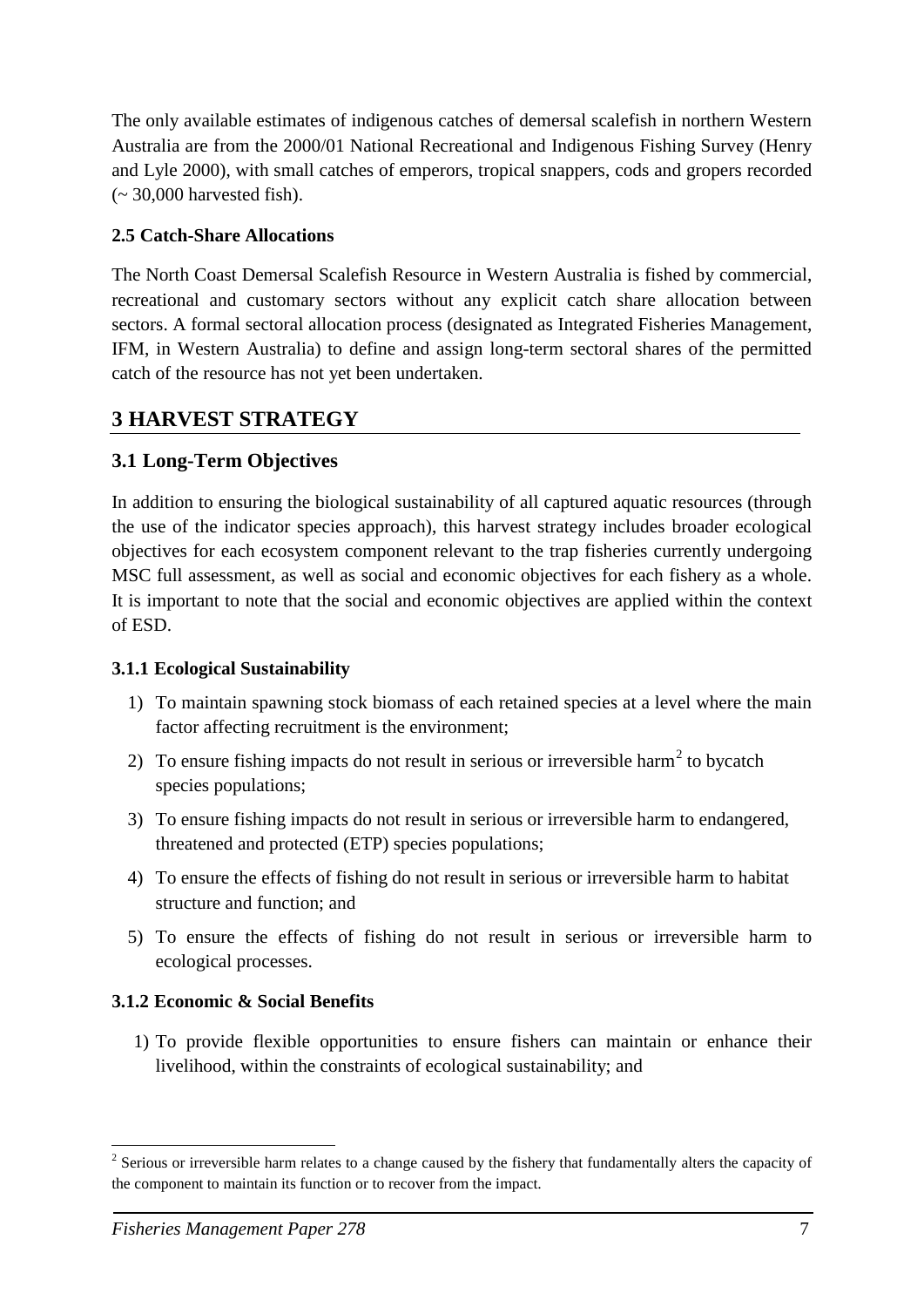2) To provide fishing participants with reasonable opportunities to maximise cultural, recreational and lifestyle benefits of fishing, within the constraints of ecological sustainability.

## <span id="page-11-0"></span>**3.2 Operational Objectives**

Long-term management objectives are typically operationalised as short-term (e.g. annual or periodic) fishery-specific objectives through one or more performance indicators that can be measured and assessed against pre-defined reference levels so as to ascertain actual performance. Thus, within the context of the long-term objectives provided above, each fishery (commercial and recreational) has operational objectives to maintain each resource / component above the threshold level (and, where relevant, close to the target level), or rebuild the resource if it has fallen below the threshold or the limit levels.

## <span id="page-11-1"></span>**3.3 Harvesting and Management Approaches**

The harvest strategy for the North Coast Demersal Scalefish Resource in Western Australia is based on a *constant exploitation approach*, where the annual catch varies in proportion to variations in stock abundance.

In line with this harvesting approach, the main commercial fisheries that target this resource are managed primarily using input controls in the form of limited entry, gear restrictions and spatial and temporal closures. In the PFTIMF, PTMF and NDSMF, annual fishing effort is controlled through Individual Transferable Effort (ITE) unit entitlements, monitored by a satellite-based vessel monitoring system (VMS). The effort capacity in the NDSMF is set annually for each of the three zones of the fishery to achieve a notional target total allowable catch. The nine licensees that comprise the PLF are exempt from a line-fishing prohibition order for any nominated five-month block period within a year. All commercial fishers must also comply with the MLLs in place for some fish species.

Recreational fishing for the demersal scalefish in the North Coast Bioregion is managed using a mix of input and output controls, including a recreational boat-fishing licence, bag limits, possession limits and MLLs. Recreational fishers operating from a boat are required to hold a current Recreational Fishing from Boat Licence (RFBL). Unlicensed fishers on boats can fish if at least one other person on board has an RFBL, provided the total catch of everyone on board stays within the bag limits of the licenced fisher(s).

## <span id="page-11-2"></span>**3.4 Performance Indicators, Reference Levels, Control Rules & Tolerance Levels**

Suitable indicators have been selected to describe performance of fisheries for demersal scalefish in the North Coast Bioregion in relation to each management objective, with a set of reference levels established to separate acceptable from unacceptable performance. Where relevant, these levels include:

- A target level (i.e. where you want the indicator to be);
- A threshold level (i.e. where you review your position); and
- A limit level (i.e. where you do not want the indicator to be).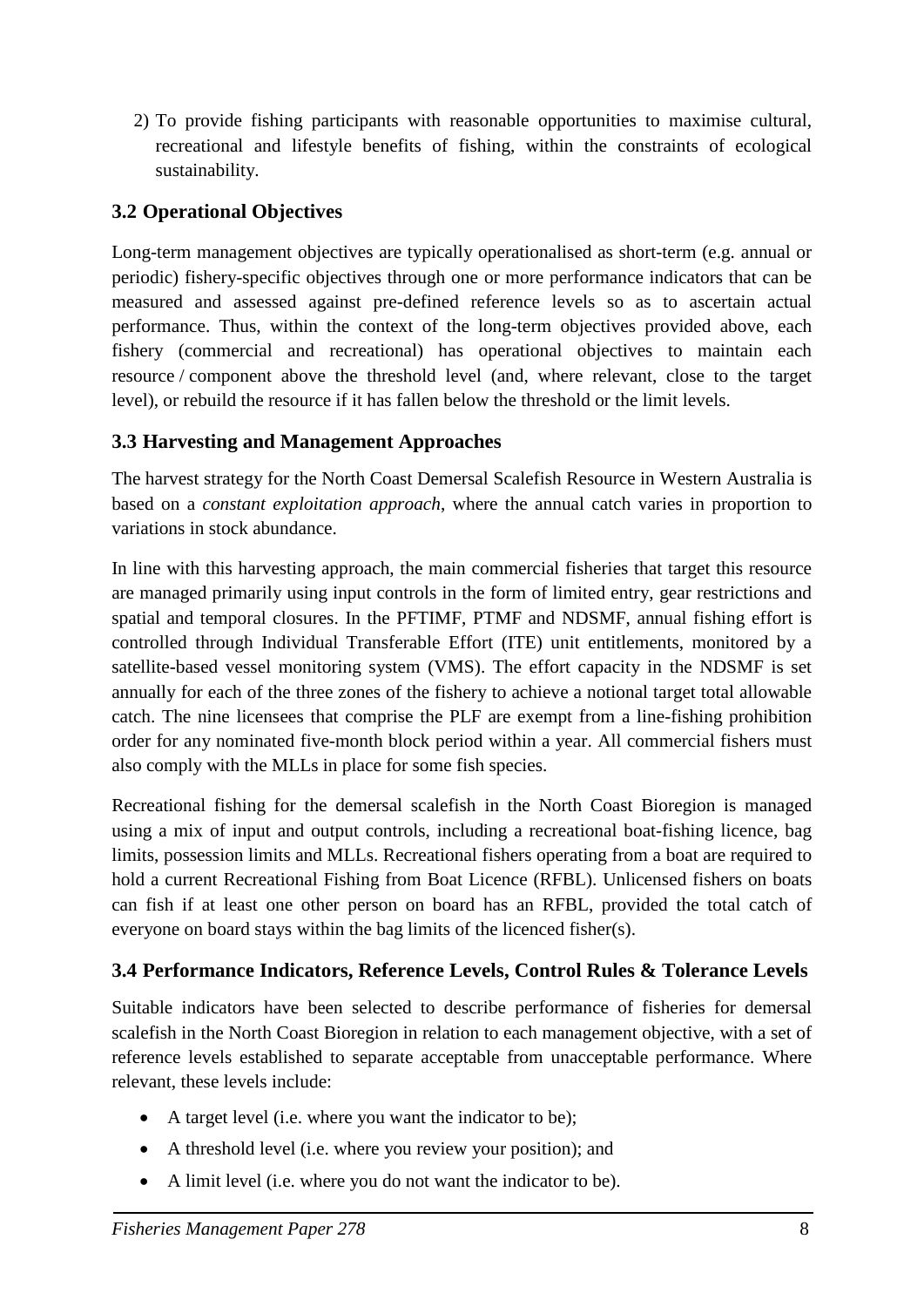Control rules define what management actions should occur based on the value of each performance indicator relative to the limit, threshold or target levels. A summary of the management objectives, performance indicators, reference levels and control rules for the resource is provided in [Table 4.](#page-15-0) Tolerance levels (catch ranges) are used to assess the annual performance of each fishery and ensure that the control rules for the resource are appropriate (see Section [3.4.3\)](#page-13-1).

#### <span id="page-12-0"></span>**3.4.1 Identifying Performance Indicators & Reference Levels**

#### *3.4.1.1 Indicator Species & Monitored Non-Indicator Species*

The performance indicator used to evaluate the stock status of indicator species and monitored non-indicator species in the Pilbara and Kimberley is spawning biomass (*B*), or an appropriate proxy (see [Table 2](#page-12-1)). For each stock, the performance indicator is estimated periodically (at least every 5 years) and compared to associated reference levels  $(B<sub>Tareet</sub>)$ , *B*<sub>Threshold</sub> and *B*<sub>Limit</sub>, [Table 2](#page-12-1)) that are consistent with those used by the Department in other similar assessments and are based on internationally accepted benchmarks for moderate to long-lived fish species (Mace 1994; Caddy and Mahon 1995; Gabriel and Mace 1999; Wise et al. 2007).

For the monitored non-indicator species, risk-based reference levels have also been set to differentiate acceptable fishery impacts from unacceptable fishery impacts (see below).

#### <span id="page-12-1"></span>**Table 2. Performance indicators and associated reference levels used to evaluate the status of indicator species and monitored non-indicator species in the Pilbara and Kimberley**

|                                                                | <b>Reference Levels</b> |                  |            |
|----------------------------------------------------------------|-------------------------|------------------|------------|
| <b>Performance Indicator</b>                                   | <b>Target</b>           | <b>Threshold</b> | Limit      |
| Spawning biomass (B)                                           | $B_{40}$                | $B_{30}$         | $B_{20}$   |
| Spawning potential ratio (SPR)                                 | $SPR_{40}$              | $SPR_{30}$       | $SPR_{20}$ |
| Fishing mortality $(F)$ , relative to<br>natural mortality (M) | 2/3M                    | М                | 1.5M       |

#### *3.4.1.2 Risk Assessments*

Other ecological assets incorporated in this harvest strategy include bycatch and ETP species, habitats and ecosystem processes. As explained in Section [2,](#page-4-2) only impacts of trap fishing on these ecological components are currently assessed within this harvest strategy. Reference levels used to monitor the performance of the PTMF and NDSMF against management objectives relating to these assets have been set to differentiate acceptable fishery impacts from unacceptable fishery impacts according to the risk levels defined in Fletcher (2012).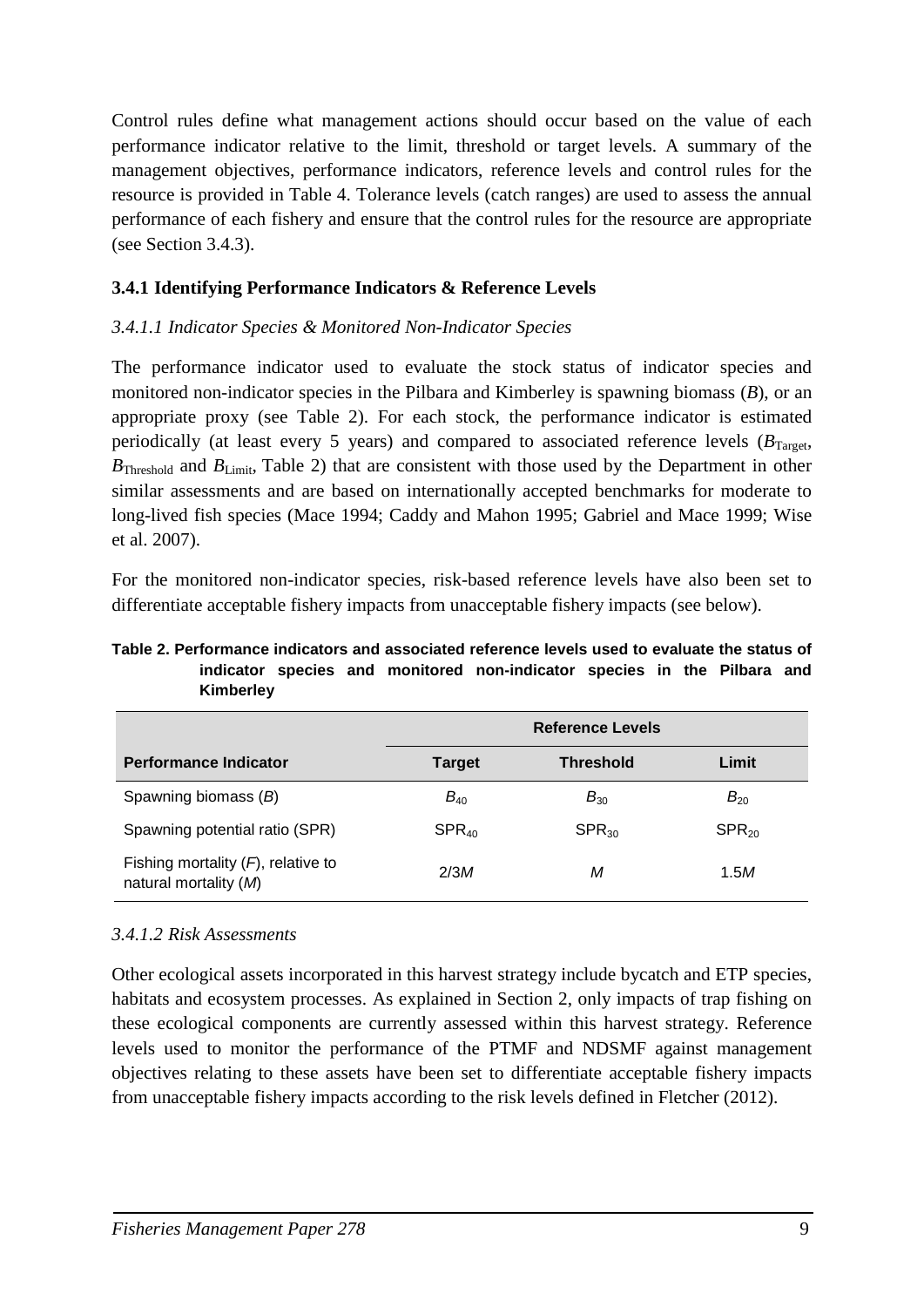#### *3.4.1.3 Economic & Social Benefits*

In line with the principles of ESD, this harvest strategy also includes objectives and performance indicators for the economic and social amenity benefits of fishing. These objectives relate to the provision of opportunities to ensure (1) commercial fishers can maintain / enhance their livelihood and (2) that all fishers can maximise cultural, recreational and / or lifestyle benefits of fishing. It is important to note that management actions relating to these objectives are applied within the constraints of ecological sustainability.

The economic and social objectives do not currently have explicit performance measures within this harvest strategy. Rather, it is through formal consultation processes that regulatory impediments to maintaining or enhancing economic return, and maximising social benefits of fishing, are discussed. Where possible, and in due consideration of ecological sustainability, fisheries management arrangements can be adjusted or reformed to help meet these objectives.

Once suitable and measurable indicators for monitoring performance against the economic and social objectives have been identified, these will be included in future revisions of this harvest strategy.

## <span id="page-13-0"></span>**3.4.2 Control Rules**

A review of management arrangements is triggered if evaluation against the operational objectives indicates the potential need for a management response (i.e. when the threshold level is breached). This facilitates a precautionary approach to management, with potential issues recognised and addressed in a timely manner prior to the following fishing season.

When a threshold or limit reference level is breached, management responses are likely to vary depending on the extent and circumstances related to the variation. Examples of management responses include restricting effort via spatial, temporal or additional gear restrictions. The ability to, and timeframe for, implementing these changes depends on the legal instrument under which the management measure occurs. Further information on the management measures in place for this fishery is provided in Section [4.](#page-23-0)

## <span id="page-13-1"></span>**3.4.3 Fishery Performance & Annual Tolerance Levels**

Defining annual tolerance levels provides a formal but efficient basis to annually evaluate the effectiveness of current management arrangements in delivering the levels of catch (or effort, for quota-managed fisheries) specified by harvest control rules and, where relevant, any sectoral allocation decisions (Fletcher et al. 2016). If the annual catch and effort remains within the 'tolerance range' (based on historical variations in recruitment and/or fishing operations) the fishery is considered to be operating 'acceptably' with no need to adjust the management settings. Where the annual catch or effort falls outside of this range and this cannot be adequately explained (e.g. clear environmental or market induced impacts), this may result in adjustments to management settings, adjustments, further review of the cause and potentially a revision of the tolerance levels.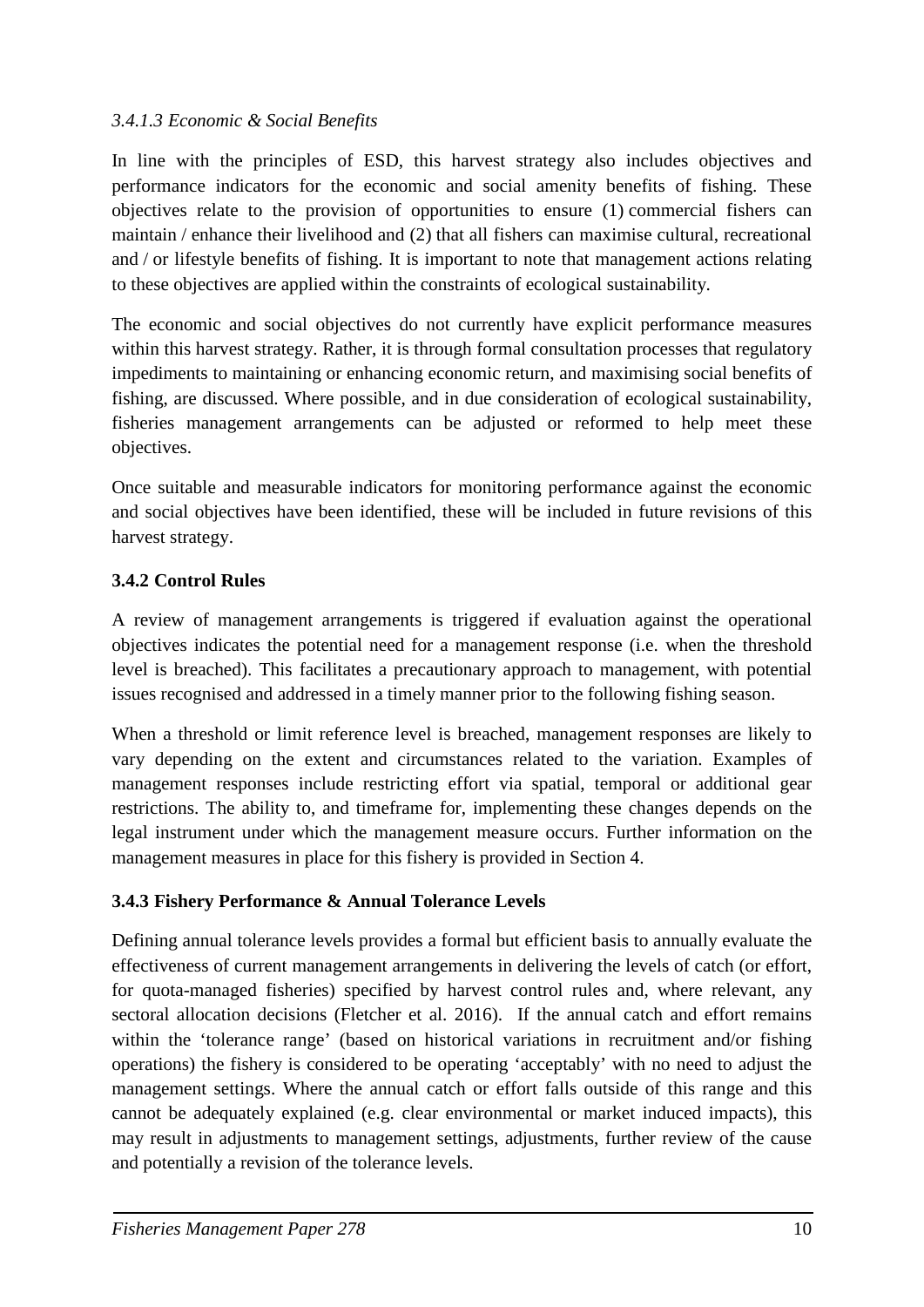For the North Coast Demersal Scalefish Resource, the current catch tolerance ranges used to assess annual fishery performance based on the current stock status and control rule have been calculated from each fishery's maximum and minimum catches between 2008 and 2015 including an additional 10% (of minimum catch) to generate the tolerance range (Table 3). If the status of the resource changes such that the control rules trigger additional management adjustments, the tolerance range for each of these fisheries must also be adjusted accordingly.

| <b>Fishery</b> | <b>Catch tolerance range</b> |
|----------------|------------------------------|
| <b>PFTIMF</b>  | $940 - 1416$ t               |
| <b>PTMF</b>    | $241 - 537t$                 |
| <b>PLF</b>     | $36 - 127t$                  |
| <b>NDSMF</b>   | $903 - 1332t$                |

**Table 3. Annual catch tolerance ranges (in tonnes, t) for each of the State-managed commercial fisheries that target the North Coast Demersal Scalefish Resource**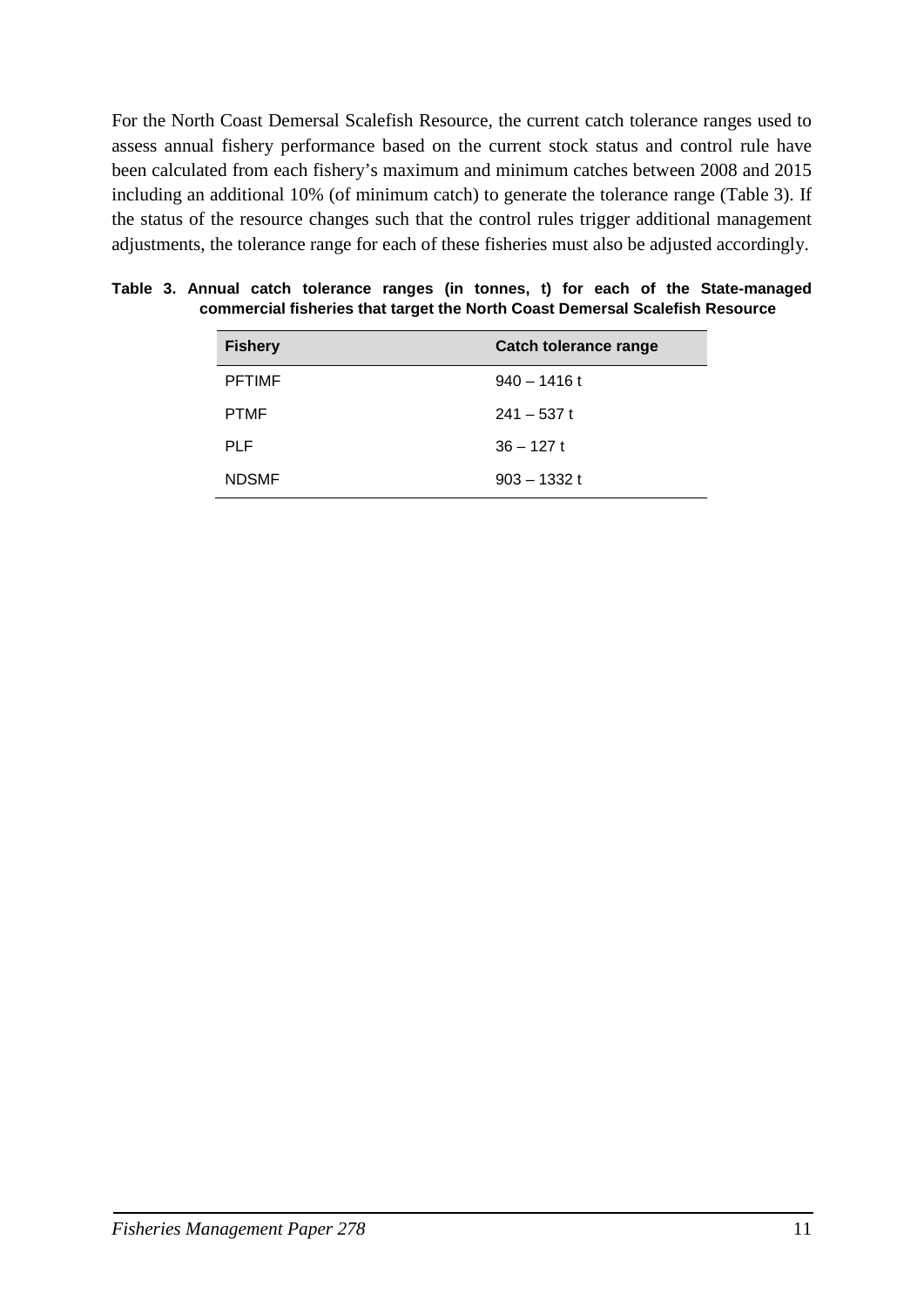**Table 4. Harvest strategy reference levels and control rules for the North Coast Demersal Scalefish Resource and associated assets that may be impacted by fishing activities undertaken by commercial (trap only) fishers while targeting this resource within the Pilbara and Kimberley regions of Western Australia**

<span id="page-15-0"></span>

| <b>Component</b>                                                                                               | <b>Management</b><br>objectives                                                                        |                                                                                                                                     | Resource / Asset Performance Indicators                      | <b>Reference Levels</b>                                                                                                          | <b>Control Rules</b>                                                                                                                                                                                                                                                     |  |
|----------------------------------------------------------------------------------------------------------------|--------------------------------------------------------------------------------------------------------|-------------------------------------------------------------------------------------------------------------------------------------|--------------------------------------------------------------|----------------------------------------------------------------------------------------------------------------------------------|--------------------------------------------------------------------------------------------------------------------------------------------------------------------------------------------------------------------------------------------------------------------------|--|
|                                                                                                                | <b>Ecological</b>                                                                                      |                                                                                                                                     |                                                              |                                                                                                                                  |                                                                                                                                                                                                                                                                          |  |
| Indicator<br>species                                                                                           | To maintain<br>spawning stock                                                                          | Pilbara:<br>Red emperor                                                                                                             | Periodic estimates of<br>spawning stock biomass $(B, or)$    | <b>Target: <math>B_{\text{Target}}</math></b>                                                                                    | No management action required.                                                                                                                                                                                                                                           |  |
| biomass of each<br>appropriate proxy) in each<br>Bluespotted<br>retained species at<br>region (i.e.<br>emperor |                                                                                                        |                                                                                                                                     | <b>Threshold:</b> $B_{\text{Threshold}}$                     | If the Threshold is breached, a review is<br>triggered to investigate the reasons for the                                        |                                                                                                                                                                                                                                                                          |  |
|                                                                                                                | a level where the<br>main factor affecting                                                             | Rankin cod                                                                                                                          | Pilbara and Kimberley)                                       |                                                                                                                                  | variation. If sustainability is considered to be at<br>risk, appropriate management action will be                                                                                                                                                                       |  |
|                                                                                                                | recruitment is the<br>environment.                                                                     | Kimberley:<br>Goldband snapper                                                                                                      |                                                              |                                                                                                                                  | taken to reduce the total catch by up to 50%.                                                                                                                                                                                                                            |  |
|                                                                                                                |                                                                                                        | Red emperor                                                                                                                         |                                                              | Limit: $B_{Limit}$                                                                                                               | If the Limit is breached, management<br>strategies to further protect the breeding stock<br>will be implemented $(50 - 100\%$ reduction of<br>total catch).                                                                                                              |  |
| <b>Retained</b>                                                                                                | To maintain                                                                                            | Non-indicator                                                                                                                       | 1. Annual risk (vulnerability)                               | <b>Target:</b> $B_{\text{Target}}$ ; and                                                                                         | No management action required.                                                                                                                                                                                                                                           |  |
| non-<br>indicator<br>species                                                                                   | spawning stock<br>biomass of each<br>retained species at<br>a level where the<br>main factor affecting | species for which<br>additional<br>current management<br>monitoring is<br>periodically<br>undertaken (e.g. to<br>available research |                                                              | assessments incorporating<br>arrangements, catch levels,<br>species information and                                              | Fishing impacts expected<br>to generate an acceptable<br>risk level, e.g. moderate<br>risk or lower.                                                                                                                                                                     |  |
| recruitment is the<br>based assessment)<br>environment.                                                        | undertake an age-                                                                                      | 2. Estimate of spawning stock                                                                                                       | <b>Threshold:</b> $B_{\text{Threshold}}$ ; and               | If either Threshold is breached, a review is                                                                                     |                                                                                                                                                                                                                                                                          |  |
|                                                                                                                |                                                                                                        |                                                                                                                                     | biomass $(B, or appropriate)$<br>proxy) if risk is >moderate | Fishing impacts are<br>considered to generate an<br>undesirable level of risk to<br>any species' populations,<br>i.e. high risk. | triggered to investigate the reasons for the<br>variation and consider if the species should<br>become an indicator species. If sustainability is<br>considered to be at risk, appropriate<br>management action will be taken to reduce the<br>total catch by up to 50%. |  |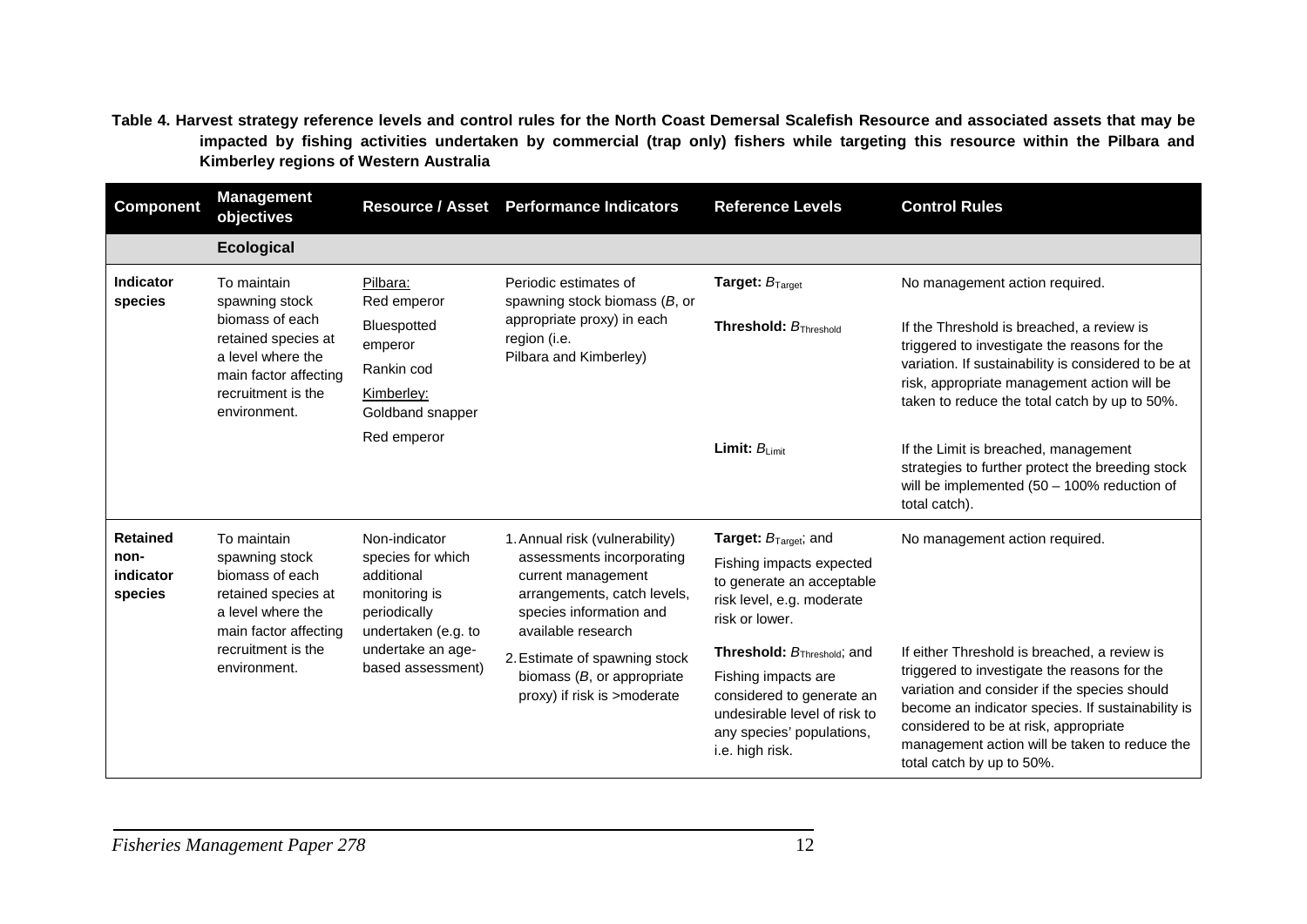<span id="page-16-0"></span>

| <b>Component</b>                                                                       | <b>Management</b><br>objectives                                                                                        |                                  | Resource / Asset Performance Indicators                                                                                                          | <b>Reference Levels</b>                                                                                                                                                   | <b>Control Rules</b>                                                                                                                                                     |
|----------------------------------------------------------------------------------------|------------------------------------------------------------------------------------------------------------------------|----------------------------------|--------------------------------------------------------------------------------------------------------------------------------------------------|---------------------------------------------------------------------------------------------------------------------------------------------------------------------------|--------------------------------------------------------------------------------------------------------------------------------------------------------------------------|
|                                                                                        |                                                                                                                        |                                  |                                                                                                                                                  | <b>Limit:</b> $B_{Limit}$ ; and<br>Fishing impacts are<br>considered to generate an<br>unacceptable level of risk<br>to any species'<br>populations, i.e. severe<br>risk. | If either Limit is breached, management<br>strategies to further protect the breeding stock<br>will be implemented $(50 - 100\%$ reduction of<br>total catch).           |
| <b>Bycatch</b><br>(discarded,<br>non-<br>Endangered,<br>threatened<br>and<br>protected | To ensure fishing<br>impacts do not<br>result in serious or<br>irreversible harm to<br>bycatch species<br>populations. | All bycatch species <sup>3</sup> | Periodic risk assessments<br>incorporating current<br>management arrangements,<br>catch levels, species<br>information and available<br>research | Target: Fishing impacts<br>expected to generate an<br>acceptable risk level to<br>bycatch species'<br>populations, e.g. moderate<br>risk or lower.                        | No management action required.                                                                                                                                           |
| (ETP)<br>species)                                                                      |                                                                                                                        |                                  |                                                                                                                                                  | <b>Threshold: Fishing</b><br>impacts are considered to<br>generate an undesirable<br>level of risk to any bycatch<br>species' populations, i.e.<br>high risk.             | A review is triggered to investigate the reasons<br>for the increased risk. Appropriate<br>management action will be taken to reduce the<br>risk to an acceptable level. |
|                                                                                        |                                                                                                                        |                                  |                                                                                                                                                  | <b>Limit:</b> Fishing impacts are<br>considered to generate an<br>unacceptable level of risk<br>to any bycatch species'<br>populations, i.e. severe<br>risk.              | Appropriate management action will be taken<br>to reduce the risk to an acceptable level.                                                                                |

 $\overline{a}$ 

<sup>&</sup>lt;sup>3</sup> Note that only impacts of trap fishing on ecological assets other than the retained species are currently assessed within this harvest strategy (see Section [2\)](#page-4-3).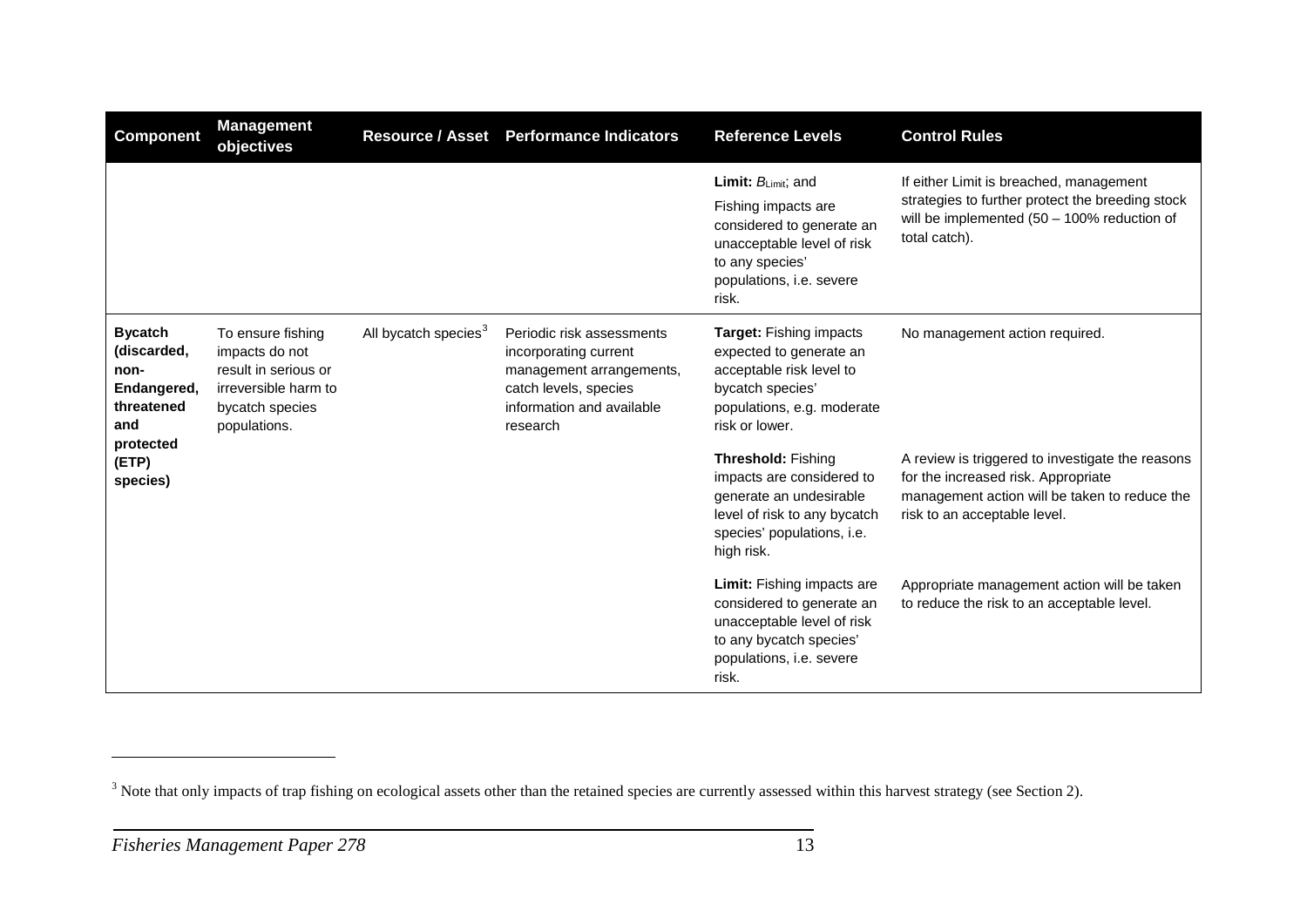| <b>Component</b>                                                  | <b>Management</b><br>objectives                                                                                      | <b>Resource / Asset</b>      | <b>Performance Indicators</b>                                                                                                                              | <b>Reference Levels</b>                                                                                                                            | <b>Control Rules</b>                                                                                                                                                     |
|-------------------------------------------------------------------|----------------------------------------------------------------------------------------------------------------------|------------------------------|------------------------------------------------------------------------------------------------------------------------------------------------------------|----------------------------------------------------------------------------------------------------------------------------------------------------|--------------------------------------------------------------------------------------------------------------------------------------------------------------------------|
| Endangered,<br>threatened<br>and<br>protected<br>(ETP)<br>species | To ensure fishing<br>impacts do not<br>result in serious or<br>irreversible harm to<br>endangered,<br>threatened and | All ETP species <sup>3</sup> | Periodic risk assessments<br>incorporating current<br>management arrangements,<br>number of reported<br>interactions, species<br>information and available | Target: Fishing impacts<br>expected to generate an<br>acceptable risk level to<br>ETP species' populations,<br>i.e. moderate risk or lower.        | No management action required.                                                                                                                                           |
|                                                                   | protected (ETP)<br>species populations.                                                                              |                              | research                                                                                                                                                   | Threshold: Fishing<br>impacts are considered to<br>generate an undesirable<br>level of risk to any ETP<br>species' populations, i.e.<br>high risk. | A review is triggered to investigate the reasons<br>for the increased risk. Appropriate<br>management action will be taken to reduce the<br>risk to an acceptable level. |
|                                                                   |                                                                                                                      |                              |                                                                                                                                                            | Limit: Fishing impacts are<br>considered to generate an<br>unacceptable level of risk<br>to any ETP species'<br>populations, i.e. severe<br>risk.  | Appropriate management action will be taken<br>to reduce the risk to an acceptable level.                                                                                |
|                                                                   |                                                                                                                      |                              |                                                                                                                                                            |                                                                                                                                                    |                                                                                                                                                                          |
|                                                                   |                                                                                                                      |                              |                                                                                                                                                            |                                                                                                                                                    |                                                                                                                                                                          |
|                                                                   |                                                                                                                      |                              |                                                                                                                                                            |                                                                                                                                                    |                                                                                                                                                                          |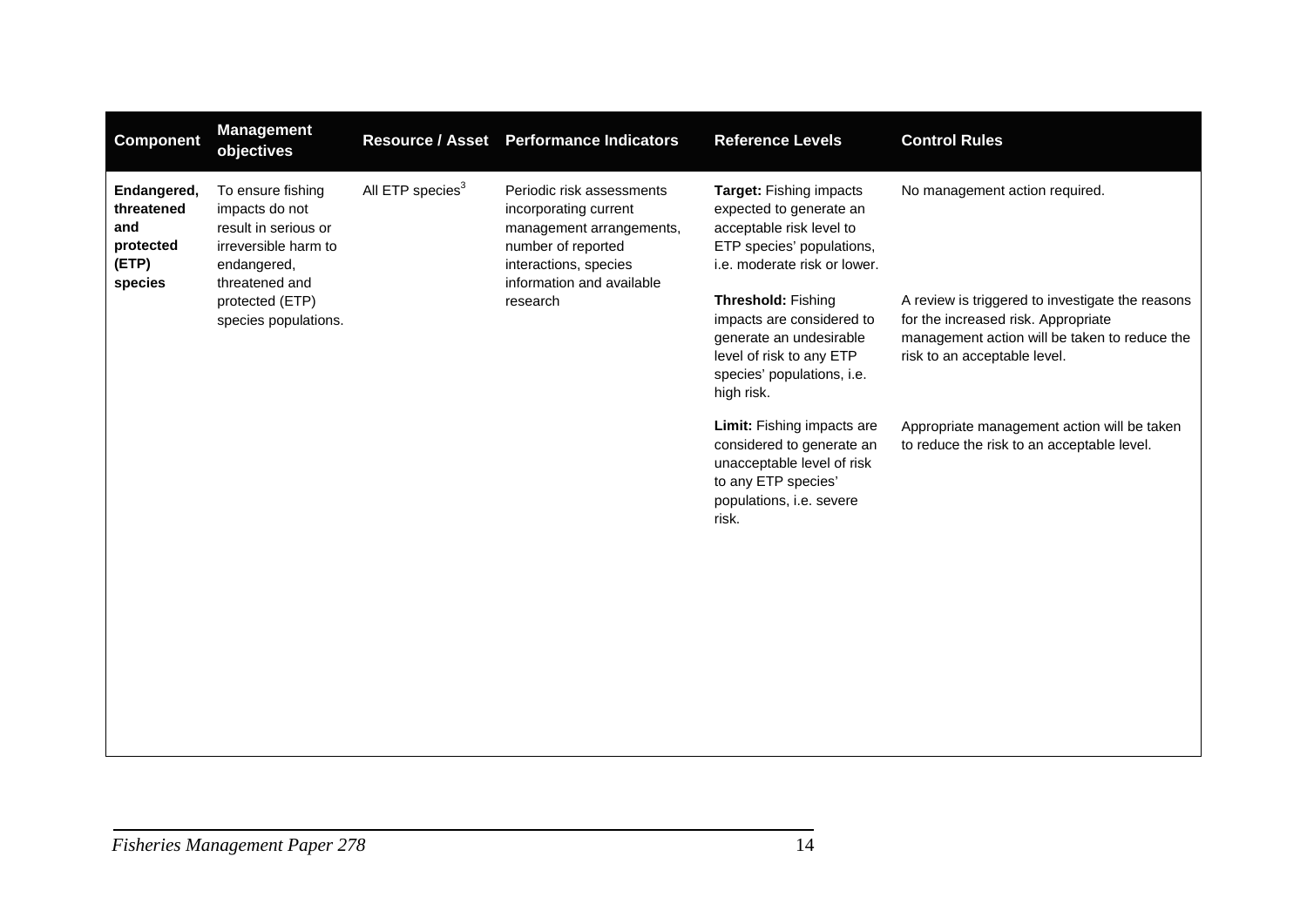<span id="page-18-0"></span>

| <b>Component</b> | <b>Management</b><br>objectives                                                                                                 | <b>Resource / Asset</b>   | <b>Performance Indicators</b>                                                                                                                                      | <b>Reference Levels</b>                                                                                                                                 | <b>Control Rules</b>                                                                                                                                                     |
|------------------|---------------------------------------------------------------------------------------------------------------------------------|---------------------------|--------------------------------------------------------------------------------------------------------------------------------------------------------------------|---------------------------------------------------------------------------------------------------------------------------------------------------------|--------------------------------------------------------------------------------------------------------------------------------------------------------------------------|
| <b>Habitats</b>  | To ensure the<br>effects of fishing do<br>not result in serious<br>or irreversible harm<br>to habitat structure<br>and function | All habitats <sup>4</sup> | Periodic risk assessments<br>incorporating current<br>management arrangements,<br>extent of fishing activities,<br>habitat distribution and<br>available research. | <b>Target:</b> Fishing impacts<br>are considered to generate<br>an acceptable level of risk<br>to all benthic habitats, i.e.<br>moderate risk or lower. | No management action required.                                                                                                                                           |
|                  |                                                                                                                                 |                           |                                                                                                                                                                    | <b>Threshold: Fishing</b><br>impacts are considered to<br>generate an undesirable<br>level of risk to any benthic<br>habitats, i.e. high risk.          | A review is triggered to investigate the reasons<br>for the increased risk. Appropriate<br>management action will be taken to reduce the<br>risk to an acceptable level. |
|                  |                                                                                                                                 |                           |                                                                                                                                                                    | <b>Limit:</b> Fishing impacts are<br>considered to generate an<br>unacceptable level of risk<br>to any benthic habitats, i.e.<br>severe risk.           | Appropriate management action will be taken<br>to reduce the risk to an acceptable level.                                                                                |

 $\overline{a}$ 

<sup>&</sup>lt;sup>4</sup> Note that only impacts of trap fishing on ecological assets other than the retained species are currently assessed within this harvest strategy (see Section [2\)](#page-4-3).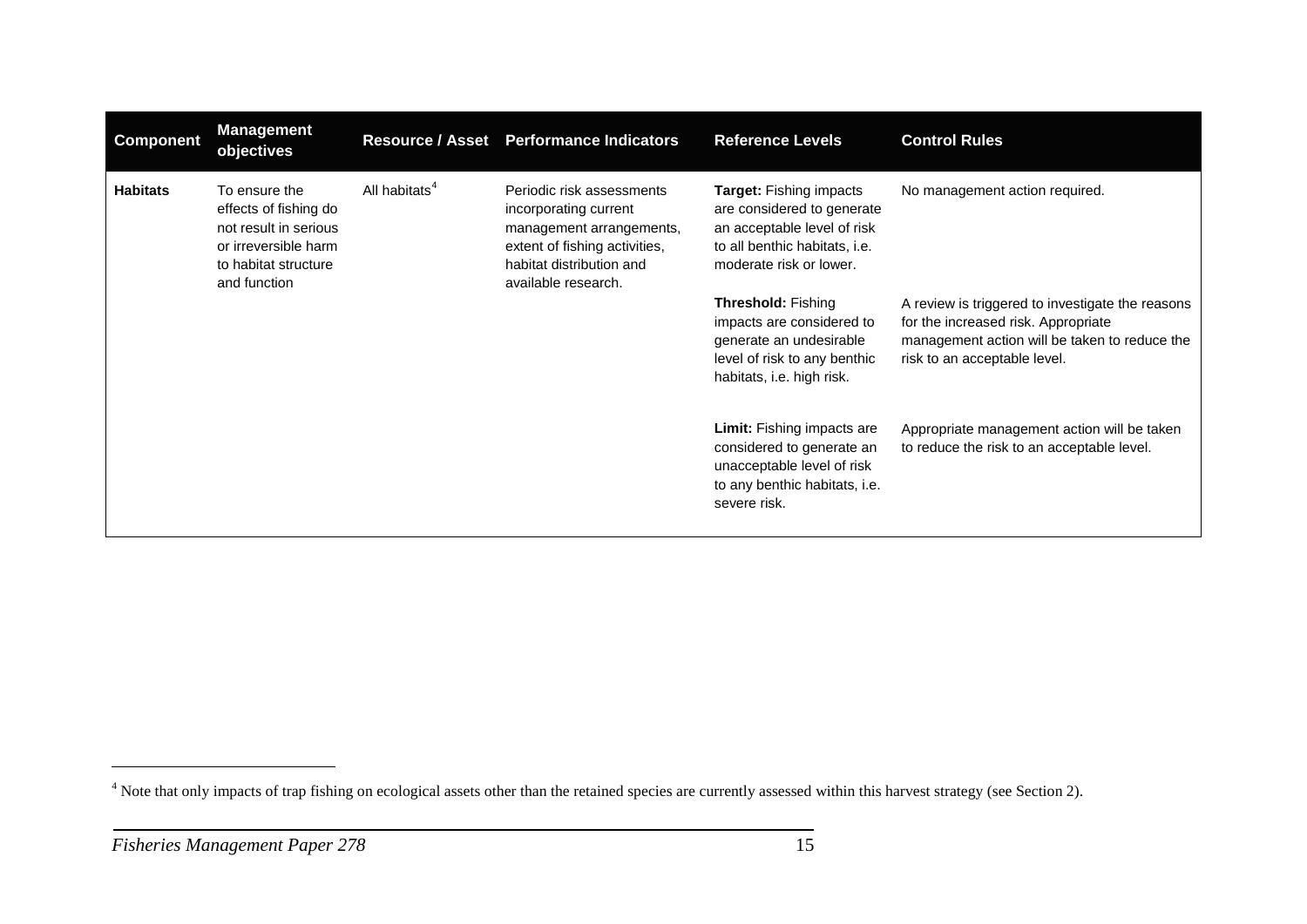<span id="page-19-0"></span>

| <b>Component</b> | <b>Management</b><br>objectives                                                                                       | <b>Resource / Asset</b>              | <b>Performance Indicators</b>                                                                                                                                                        | <b>Reference Levels</b>                                                                                                                                                       | <b>Control Rules</b>                                                                                                                                                     |
|------------------|-----------------------------------------------------------------------------------------------------------------------|--------------------------------------|--------------------------------------------------------------------------------------------------------------------------------------------------------------------------------------|-------------------------------------------------------------------------------------------------------------------------------------------------------------------------------|--------------------------------------------------------------------------------------------------------------------------------------------------------------------------|
| <b>Ecosystem</b> | To ensure the<br>effects of fishing do<br>not result in serious<br>or irreversible harm<br>to ecological<br>processes | Trophic<br>interactions <sup>5</sup> | Periodic risk assessments<br>incorporating current<br>management arrangements,<br>catch levels, extent of fishing<br>activities, ecosystem<br>information and available<br>research. | Target: Fishing impacts<br>are considered to generate<br>an acceptable level of risk<br>to ecological processes<br>within the ecosystem, i.e.<br>moderate risk or lower.      | No management action required.                                                                                                                                           |
|                  |                                                                                                                       |                                      |                                                                                                                                                                                      | <b>Threshold: Fishing</b><br>impacts are considered to<br>generate an undesirable<br>level of risk to any<br>ecological processes within<br>the ecosystem, i.e. high<br>risk. | A review is triggered to investigate the reasons<br>for the increased risk. Appropriate<br>management action will be taken to reduce the<br>risk to an acceptable level. |
|                  |                                                                                                                       |                                      |                                                                                                                                                                                      | Limit: Fishing impacts are<br>considered to generate an<br>unacceptable level of risk<br>to any ecological<br>processes within the<br>ecosystem, i.e. severe risk.            | Appropriate management action will be taken<br>to reduce the risk to an acceptable level.                                                                                |

 $\overline{a}$ 

<sup>&</sup>lt;sup>5</sup> Note that only impacts of trap fishing on ecological assets other than the retained species are currently assessed within this harvest strategy (see Section [2\)](#page-4-3).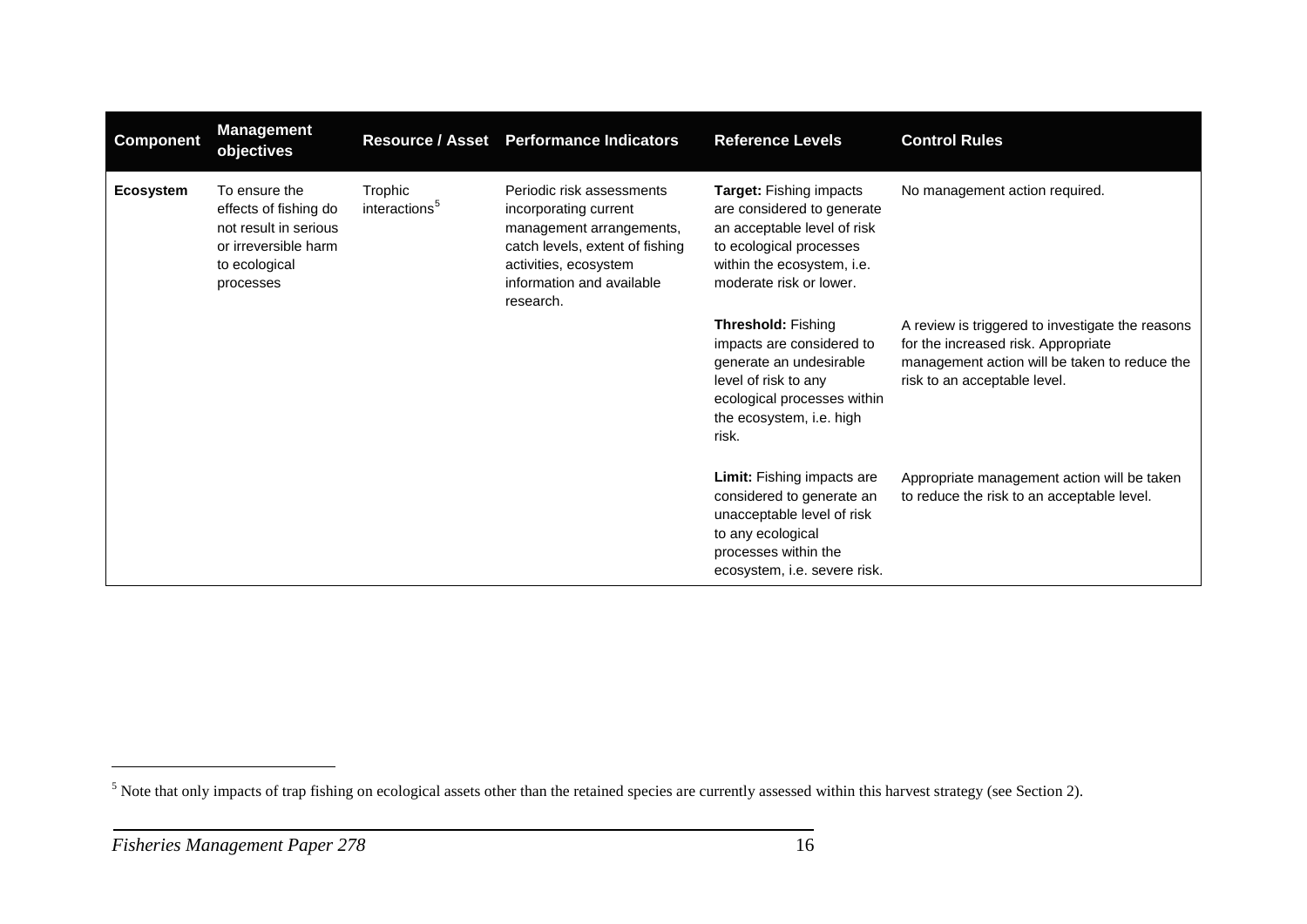## <span id="page-20-0"></span>**3.5 Monitoring and Assessment Procedures**

#### <span id="page-20-1"></span>**3.5.1 Information and Monitoring**

#### *3.5.1.1 Commercial Catch and Effort Information*

Information on fishing effort (e.g. days fished, numbers of traps used, hours trawled etc.) and retained species catches (kg) by the commercial fisheries in the Pilbara and Kimberley regions is available from monthly catch and effort returns, daily logbooks, processor unloads, and historical estimates of foreign fishing fleet catches. The statutory reporting requirements have changed through time and differ between the different fisheries targeting demersal scalefish, with a generic return for all fisheries in Western Australia currently in development. Although early catches were often reported by fishers as groups of species, the majority of catches are now recorded at the species level where possible.

VMS was introduced in the PFTIMF and the NDSMF in 1998, and in the PTMF in 2000, to monitor effort levels and ensure compliance with management arrangements (see Section [4.2.1.2\)](#page-29-0).

The available catch and effort data are used to calculate catch rates that are used together with the estimated total catches of indicator species as inputs into their stock assessments (see below).

#### *3.5.1.2 Recreational Catch and Effort Information*

Estimates of recreational fishing effort and demersal scalefish catches on the north-western coast of Western Australia are available from recreational fishing surveys undertaken by the Department, including a creel survey of both shore- and boat-based recreational fishing in the Pilbara and western Kimberley in 1999/2000 (Williamson et al. 2006).

More recently, biennial surveys of boat-based recreational fishing that focuses on providing State-wide and bioregional scale estimates from the integration of several survey methods has been used to survey boat-based recreational fishers in Western Australia (Ryan et al. 2013). Two state-wide recreational fishing surveys have been completed to date using this approach, in 2011/12 (Ryan et al. 2013) and 2013/14 (Ryan et al. 2015). A third survey is currently in progress.

Information on charter vessel effort and catches has been routinely collected since 2001, following the implementation of compulsory logbooks.

The recreational, charter and commercial catch estimates are synthesised into the stock assessments of each indicator species.

#### *3.5.1.3 Fishery-Dependent and Fishery-Independent Catch Sampling*

Otoliths are extracted from samples of fish for the purpose of estimating ages to inform assessments of each indicator species. In the Pilbara, these samples are predominantly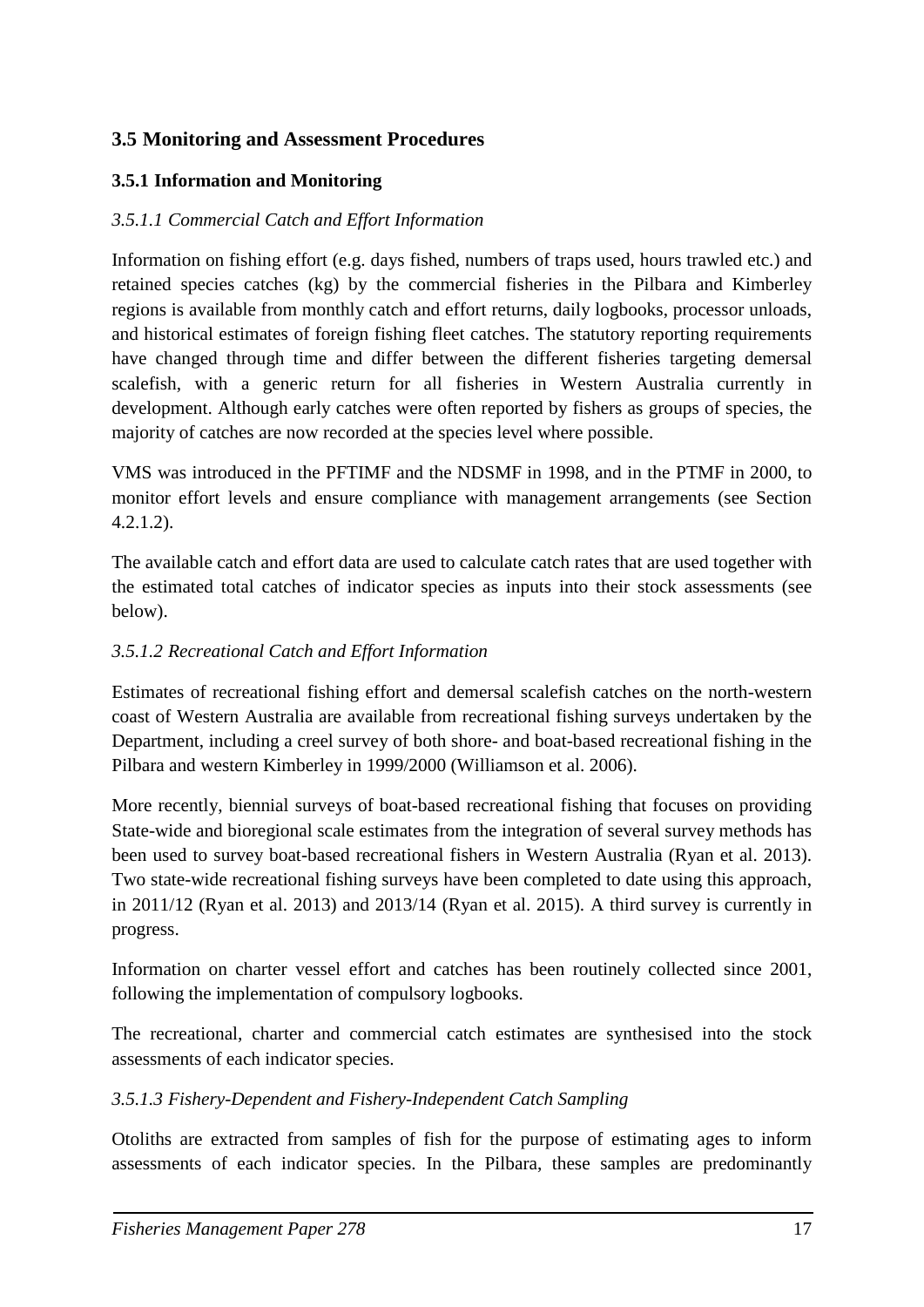collected using fishery-dependent sampling, whereby fishers label boxes of non-size graded fish with catch information (i.e. date and management area). This catch information is validated against VMS pollings and the fish from these boxes are sampled at markets using a rapid lateral extraction method (see Wakefield et al. 2016). Representative samples of fish are collected from all trap fishing vessels throughout all months of the year and for each management area fished.

In the Kimberley, due to on-board size grading of goldband snapper by commercial fishers, fishery-independent catch sampling is undertaken using commercial vessels. The sampling program is generally undertaken in October of the required sampling year, with a total of nine fixed sampling sites and a further five random sites sampled in Zone B of the NDSMF. The random sites were introduced in order to increase sampling representativeness across the fishery. Where practicable, a minimum of 50 red emperor and 50 goldband snapper otoliths are collected at each site. Fishing by selected industry vessel commences as close as is practicable to the starting locations for each site, with vessels undertaking normal commercial fishing operations at each site. This ensures that samples are collected over the geographic extent of Zone B of the fishery and are thus considered to be spatially representative. The aim is to collect in excess of 500 otoliths of each indicator species.

#### <span id="page-21-0"></span>**3.5.2 Assessment Procedures**

The different methods used by the Department to assess the status of aquatic resources in WA have been categorised into five broad levels, ranging from relatively simple analysis of annual catch levels and catch rates, through to the application of more sophisticated analyses and models that involve estimation of fishing mortality and biomass (Fletcher and Santoro 2015). Irrespective of the types of assessment methodologies used, all stock assessments undertaken by the Department take a risk-based, weight of evidence approach that considers all of the available (fishery-dependent and fishery-independent) information (Fletcher 2015).

#### *3.5.2.1 Indicator Species*

The stock status of three indicator species in the Pilbara (red emperor, bluespotted emperor and Rankin cod) and the two indicator species in the Kimberley (goldband snapper and red emperor) is primarily assessed based on estimates of spawning stock biomass relative to internationally accepted reference points [\(Table 2\)](#page-12-1). Spawning biomass is estimated periodically (at least every 5 years) for each indicator species' stock using an age- and sexstructured, integrated assessment model that is fitted to available time series of total catches, catch rates (index of abundance) and age composition data in each management area of the Pilbara and Kimberley fisheries. The model takes into account the major features relevant to the biology of the species, including sex-specific growth characteristics, the lengths and ages at which individuals mature or change sex, and the selectivity characteristics of the fishing gear used to catch these species.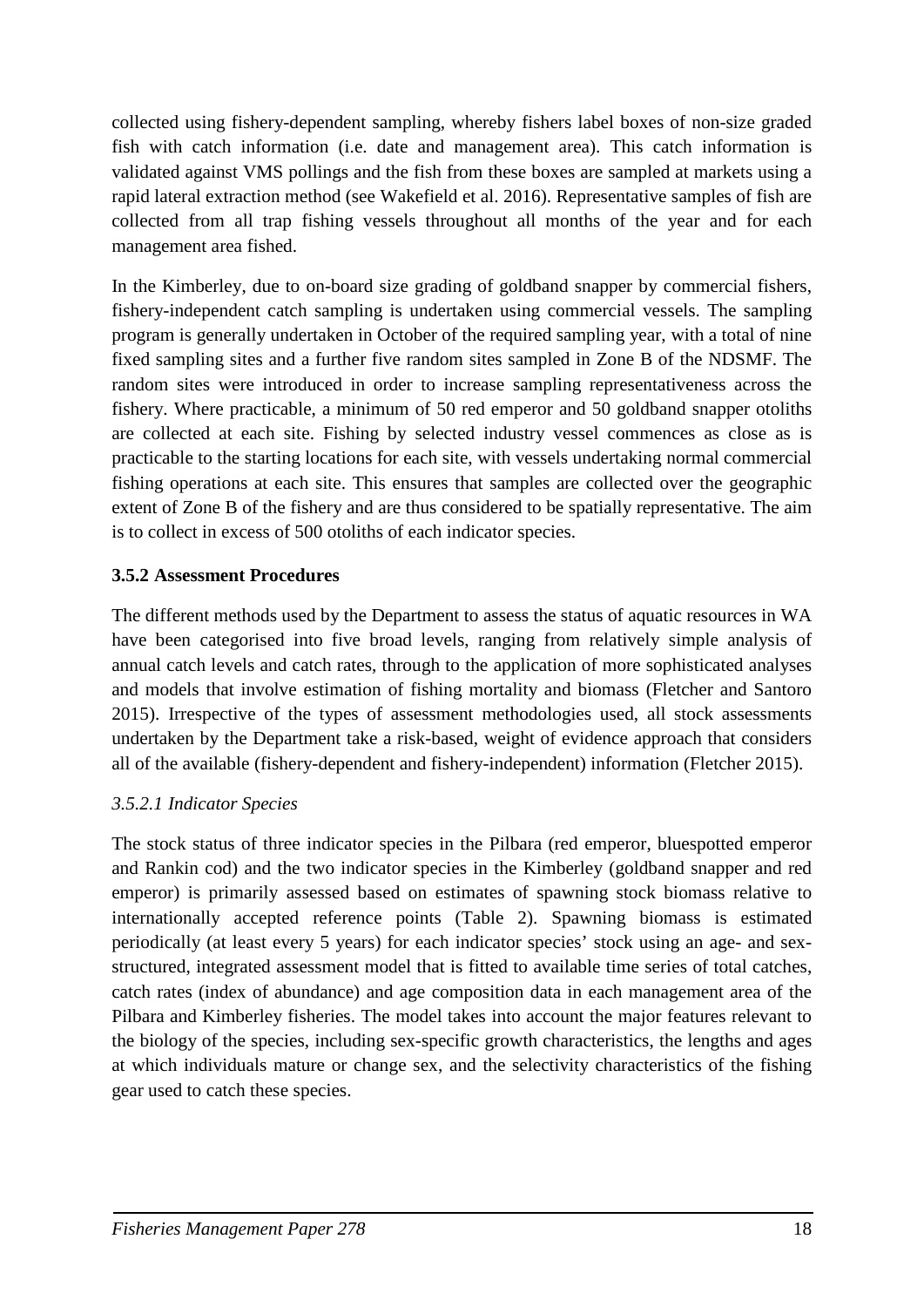#### *3.5.2.2 Monitored Non-Indicator Species*

In the absence of direct estimates of spawning stock biomass, the stock status of monitored non-indicator species in the Pilbara and Kimberley is assessed primarily based on estimated proxies for biomass, e.g. spawning potential ratio (SPR) and / or fishing mortality from catch curve and per-recruit analyses. The estimates are periodically compared to specified reference point [\(Table 2\)](#page-12-1) to determine the status of each stock.

#### *3.5.2.3 Risk Assessments*

The Department uses a risk-based Ecosystem-Based Fisheries Management (EBFM) framework to assess the impacts of fishing on all parts of the marine environment, including the sustainability risks of retained species, bycatch, ETP species, habitats and the ecosystem. The MSC assessment of PTMF and NDSMF has led to the development of a periodic risk assessment process, which is used to prioritise research, data collection, monitoring needs and management actions for these fisheries and to ensure that trap-fishing activities in the North Coast Bioregion are managed both sustainably and efficiently.

In June 2016, an ecological risk assessment (ERA) workshop was held to assess the impacts of commercial trap fishing in north-western Western Australia. The workshop participants included representatives from the fishing industry, the Australian Fisheries Management Authority (AFMA), Murdoch University and the Department of Fisheries. The risk assessment framework applied during the workshop was based on the global standard for risk assessment and risk management (AS/NZS ISO 31000), which has been adopted for use in a fisheries context (see Fletcher et al. 2002).

Four aspects were considered for the risk assessment: ecological sustainability, community well-being, external factors and governance (note only ecological sustainability is currently considered as part of this harvest strategy). The potential effects of the PTMF and NDSMF on retained species, bycatch, ETP species, habitat and ecosystem processes were mostly scored as negligible, low or medium (i.e. acceptable) risk. The only exception was goldband snapper in the Kimberley region that was scored as high risk, however, management measures have already been taken in the NDSMF to reduce the risk to this species and it is expected that the risk level will be reduced to acceptable levels over the next few years.

Risk assessments will be undertaken periodically (every  $3 - 5$  years) to reassess any current or new issues that may arise in the fishery. Risk assessments can be undertaken more frequently if there are significant changes identified in fishery operations or management activities or controls that are likely to result in a change to previously assessed risk levels.

## <span id="page-22-0"></span>**3.5.3 Reports and Publications**

Information on the current status of Western Australian fisheries and aquatic resources is reported annually in the Department's *Status Reports of the Fisheries and Aquatic Resources of Western Australia: the State of the Fisheries* (e.g. Fletcher and Santoro 2015). Other comprehensive information on fisheries management and the findings and recommendations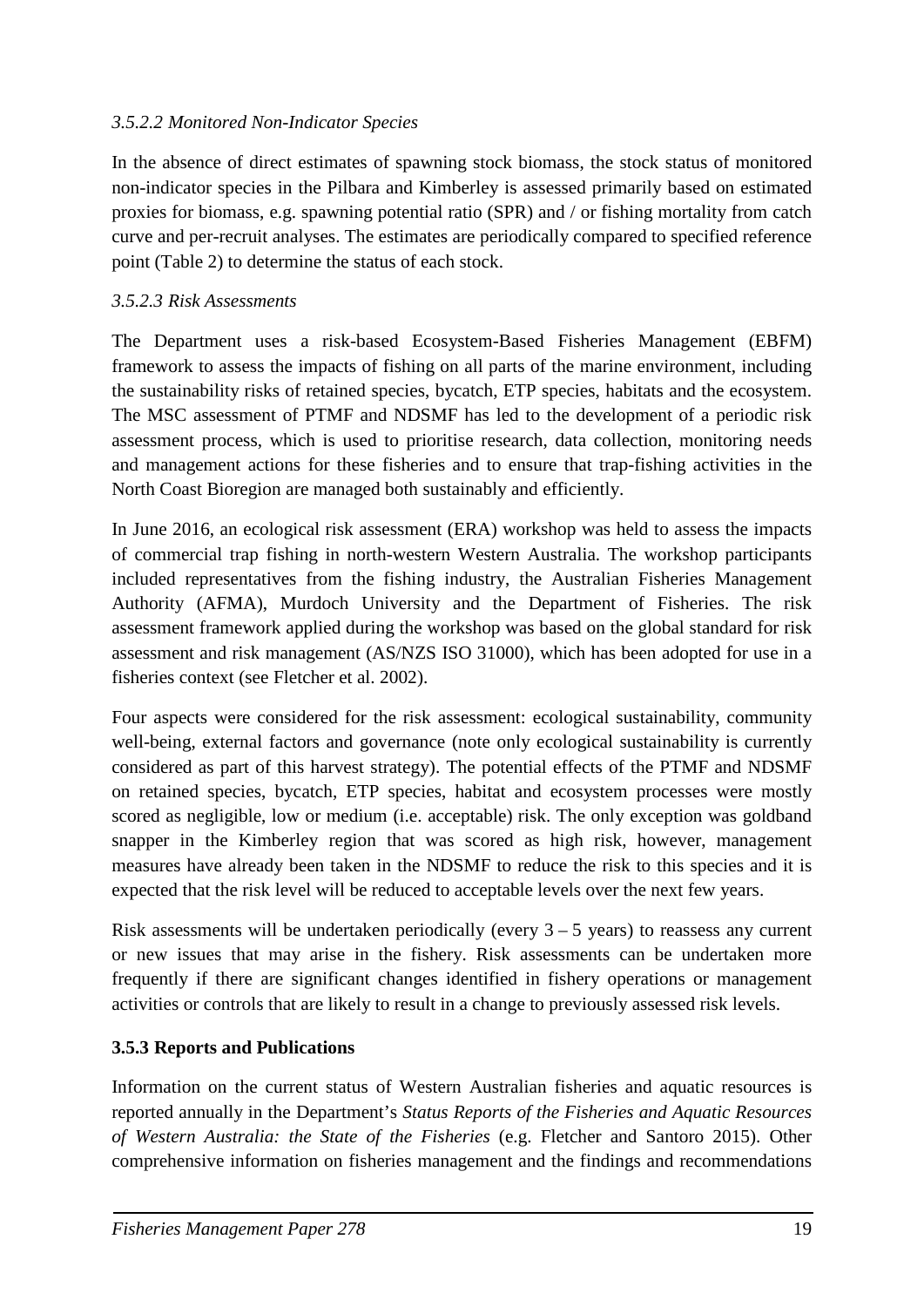from research and monitoring activities are also regularly compiled and published in a number of publically-available documents<sup>[6](#page-23-1)</sup>, including:

- The Department's *Annual Report* to Parliament;
- The *Research, Monitoring, Assessment and Development Plan (e.g. Department of* Fisheries 2015b); and
- Fisheries Research Reports, Fisheries Management Papers, Fisheries Occasional Publications, and peer-reviewed scientific journal articles. Examples include:
	- Fisheries Research Report No. 231: Relative efficiency of fishing gears and investigation of resource availability in tropical demersal scalefish fisheries (Newman et al. 2012);
	- Fisheries Occasional Publication No. 120: Northern Demersal Scalefish Management Fishery: an operator's guide to the management arrangements 2015, Version 1.0 (Department of Fisheries 2015c); and
	- Newman et al. (2011): Assessment of potential impacts of trap usage and ghost fishing on the Northern Demersal Scalefish Fishery.

## <span id="page-23-0"></span>**4 MANAGEMENT MEASURES AND IMPLEMENTATION**

There are a number of management measures in place for managing the demersal scalefish resource in the Pilbara [\(Table 5\)](#page-24-0) and Kimberley [\(Table 6\)](#page-25-1). These measures can be amended as needed to ensure the management objectives are achieved; however, these do not preclude the consideration of other options.

-

<span id="page-23-1"></span><sup>6</sup> Departmental reports are available at<http://www.fish.wa.gov.au/About-Us/Publications/Pages/default.aspx>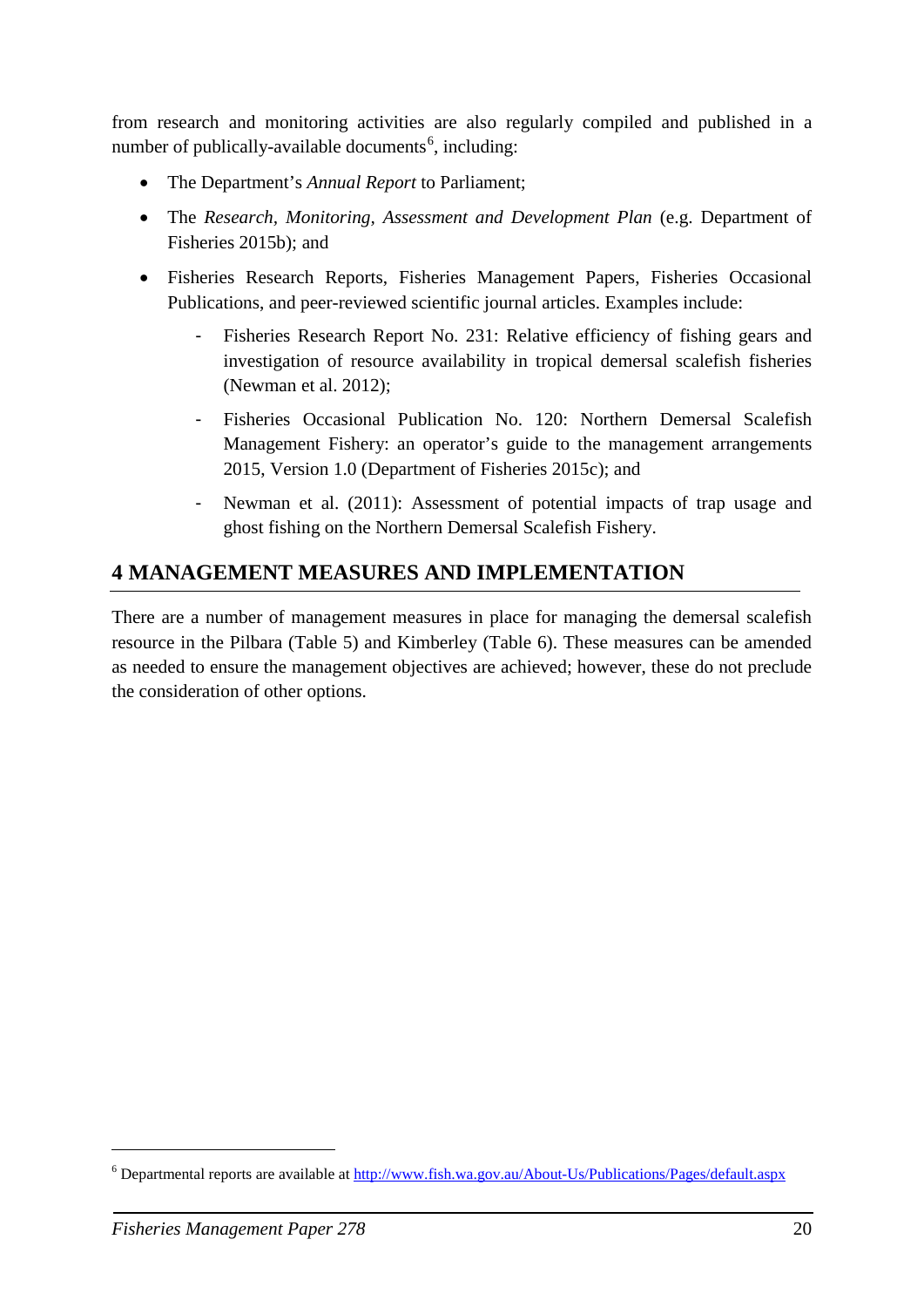| <b>Measure</b>                 | <b>Description</b>                                                                                                                                                                                  | <b>Instrument</b>                                                                        |
|--------------------------------|-----------------------------------------------------------------------------------------------------------------------------------------------------------------------------------------------------|------------------------------------------------------------------------------------------|
| <b>Limited Entry</b>           | <b>PFTIMF-</b> A limited number of Managed Fishery<br>Permits (11) are able to operate.                                                                                                             | PFTIMF Management Plan (Clause 9)                                                        |
|                                | <b>PTMF-</b> A limited number of Managed Fishery<br>Licenses (6) are permitted to operate.                                                                                                          | PTMF Management Plan (Clause 6)                                                          |
|                                | PFL- 9 Fishing Boat Licence (FBL) holders are<br>excepted from an order and have the relevant<br>condition on the FBL to undertake commercial<br>line fishing in the Pilbara.                       | Prohibition on Fishing by Line from<br>Fishing Boats (Pilbara Waters) Order<br>2006      |
| Other Licence<br>Requirements  | <b>Commercial-</b> All commercial boats used in<br>fishery require a Fishing Boat Licence. Masters<br>and crew undertaking fishing activities are<br>required to hold a Commercial Fishing Licence. | <b>FRMR</b>                                                                              |
|                                | <b>Recreational-</b> All recreational fishers fishing<br>from a boat require a Recreational Fishing from<br>Boat Licence.                                                                           | <b>FRMR</b>                                                                              |
| <b>Gear Controls</b>           | <b>PFTIMF-</b> Fish can only be caught using a trawl<br>net.                                                                                                                                        | PFTIMF Management Plan (Clause 11)                                                       |
|                                | PTMF-Fish can only be caught using fish traps.                                                                                                                                                      | PTMF Management Plan (Clause 4)                                                          |
|                                | PFL-Fish can only be caught using line.                                                                                                                                                             | Prohibition on Fishing by Line from<br>Fishing Boats (Pilbara Waters) Order<br>2006      |
|                                | Recreational- Restrictions on line fishing gear<br>(e.g. number of lines) apply.                                                                                                                    | <b>FRMR</b>                                                                              |
| <b>Effort Controls</b>         | <b>PFTIMF-</b> A maximum number of fish trawl hours<br>is set within the Management Plan and is<br>allocated among licence holders through units of<br>entitlement.                                 | PFTIMF Management Plan                                                                   |
|                                | <b>PTMF-</b> A maximum number of trap days is set<br>annually and is allocated among licence holders<br>through units of entitlement.                                                               | PTMF Management Plan and Annual<br>Notice of Determination                               |
| Temporal<br>Restrictions       | <b>PLF-</b> Fishing by FBL holders is restricted to an<br>annual 5 month period.                                                                                                                    | FBL condition                                                                            |
| Spatial<br><b>Closures</b>     | All commercial fishing for demersal scalefish is<br>prohibited in Area 3 of the Pilbara.                                                                                                            | Prohibition on Commercial Fishing for<br>Demersal Scalefish (Pilbara Area) Order<br>1997 |
|                                | Some inshore and offshore areas of the Pilbara<br>are also closed to commercial fishing.                                                                                                            | PFTIMF and PTMF Management Plans                                                         |
| Species<br><b>Restrictions</b> | Restrictions on the species permitted to be<br>retained apply to all commercial and recreational<br>fishers (e.g. they may not retain any protected<br>species).                                    | PFTIMF and PTMF Management Plans<br><b>FRMR</b>                                          |
| Size Limits                    | Minimum legal lengths are in place for some<br>demersal scalefish species.                                                                                                                          | <b>FRMR</b>                                                                              |
| Reporting                      | Commercial fishers are required to report all<br>retained (target and non-target) species catches,<br>effort, ETP species interactions and fishing<br>location in statutory logbooks.               | <b>FRMR</b>                                                                              |

#### <span id="page-24-0"></span>**Table 5. Management measures and instrument of implementation for managing the demersal scalefish resource in the Pilbara**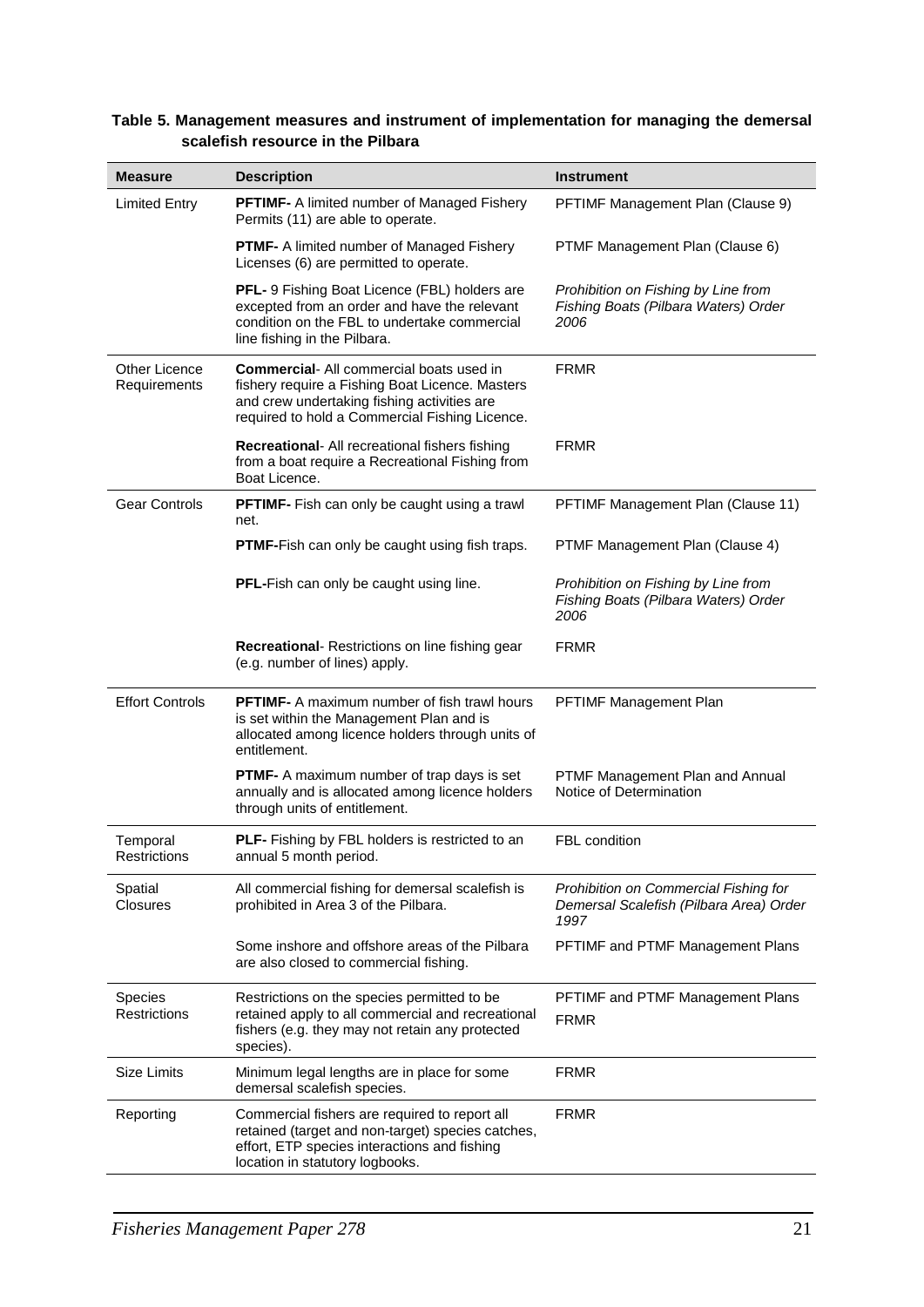| <b>Measure</b>                        | <b>Description</b>                                                                                                                                                                                                                                                                                                   | <b>Instrument</b>                                                                                                                                                                               |
|---------------------------------------|----------------------------------------------------------------------------------------------------------------------------------------------------------------------------------------------------------------------------------------------------------------------------------------------------------------------|-------------------------------------------------------------------------------------------------------------------------------------------------------------------------------------------------|
| Limited Entry                         | <b>NDSMF-</b> A limited number of Managed Fishery<br>Licenses are permitted to operate; 4 in Area 1<br>and 11 in Area 2.                                                                                                                                                                                             | NDSMF Management Plan                                                                                                                                                                           |
| Other Licence<br>Requirements         | <b>Commercial-</b> All commercial boats used in<br>fishery require a Fishing Boat Licence. Masters<br>and crew undertaking fishing activities are<br>required to hold a Commercial Fishing Licence.                                                                                                                  | <b>FRMR</b>                                                                                                                                                                                     |
|                                       | <b>Recreational-</b> All recreational fishers fishing from<br>a boat require a Recreational Fishing from Boat<br>Licence.                                                                                                                                                                                            | <b>FRMR</b>                                                                                                                                                                                     |
| <b>Gear Controls</b>                  | NDSMF-Fish can only caught using fish traps<br>(Area 2 only) and line.                                                                                                                                                                                                                                               | NDSMF Management Plan                                                                                                                                                                           |
|                                       | <b>Recreational-</b> Restrictions on line fishing gear<br>(e.g. number of lines) apply.                                                                                                                                                                                                                              | <b>FRMR</b>                                                                                                                                                                                     |
| <b>Effort Controls</b>                | NDSMF (Area 2)- A maximum number of fishing<br>days is set annually (to achieve a notational<br>target total allowable catch). These days can be<br>fished by line or trap. The fishing days are<br>equitably allocated among licence holders<br>through units of entitlement, with separate units<br>for each zone. | NDSMF Management Plan<br><b>Annual Notice of Determination</b>                                                                                                                                  |
| Spatial<br><b>Closures</b>            | There is a prohibited fishing area for NDSMF<br>licence holders near Broome.                                                                                                                                                                                                                                         | NDSMF Management Plan                                                                                                                                                                           |
|                                       | NDSMF licence holders are not permitted to fish<br>north of the Provisional Fisheries Surveillance<br>and Enforcement Line.                                                                                                                                                                                          | MOU between the Government of<br>Indonesia and the Government of<br>Australia concerning the<br>implementation of a Provisional<br><b>Fisheries Surveillance and Enforcement</b><br>Arrangement |
| <b>Species</b><br><b>Restrictions</b> | Restrictions on the species permitted to be<br>retained apply to all commercial and recreational<br>fishers (e.g. they may not retain any protected<br>species).                                                                                                                                                     | NDSMF Management Plan<br><b>FRMR</b>                                                                                                                                                            |
| <b>Size Limits</b>                    | Minimum size limits are in place for some<br>demersal scalefish species.                                                                                                                                                                                                                                             | <b>FRMR</b>                                                                                                                                                                                     |
| Reporting                             | Commercial fishers are required to report all<br>retained (target and non-target) species catches,<br>effort, ETP species interactions and fishing<br>location in statutory logbooks.                                                                                                                                | <b>FRMR</b>                                                                                                                                                                                     |

#### <span id="page-25-1"></span>**Table 6. Management measures and instrument of implementation for managing the demersal scalefish resource in the Kimberley**

## <span id="page-25-0"></span>**4.1 Implementing Changes to the Management Arrangements**

Decision-making processes can be triggered following the identification of new or potential issues as part of a risk assessment (generally reviewed every 3 – 5 years), results of research, management or compliance projects or investigations, monitoring or assessment outcomes (including those assessed as part of the harvest strategy) and / or expert workshops and peer review of aspects of research and management.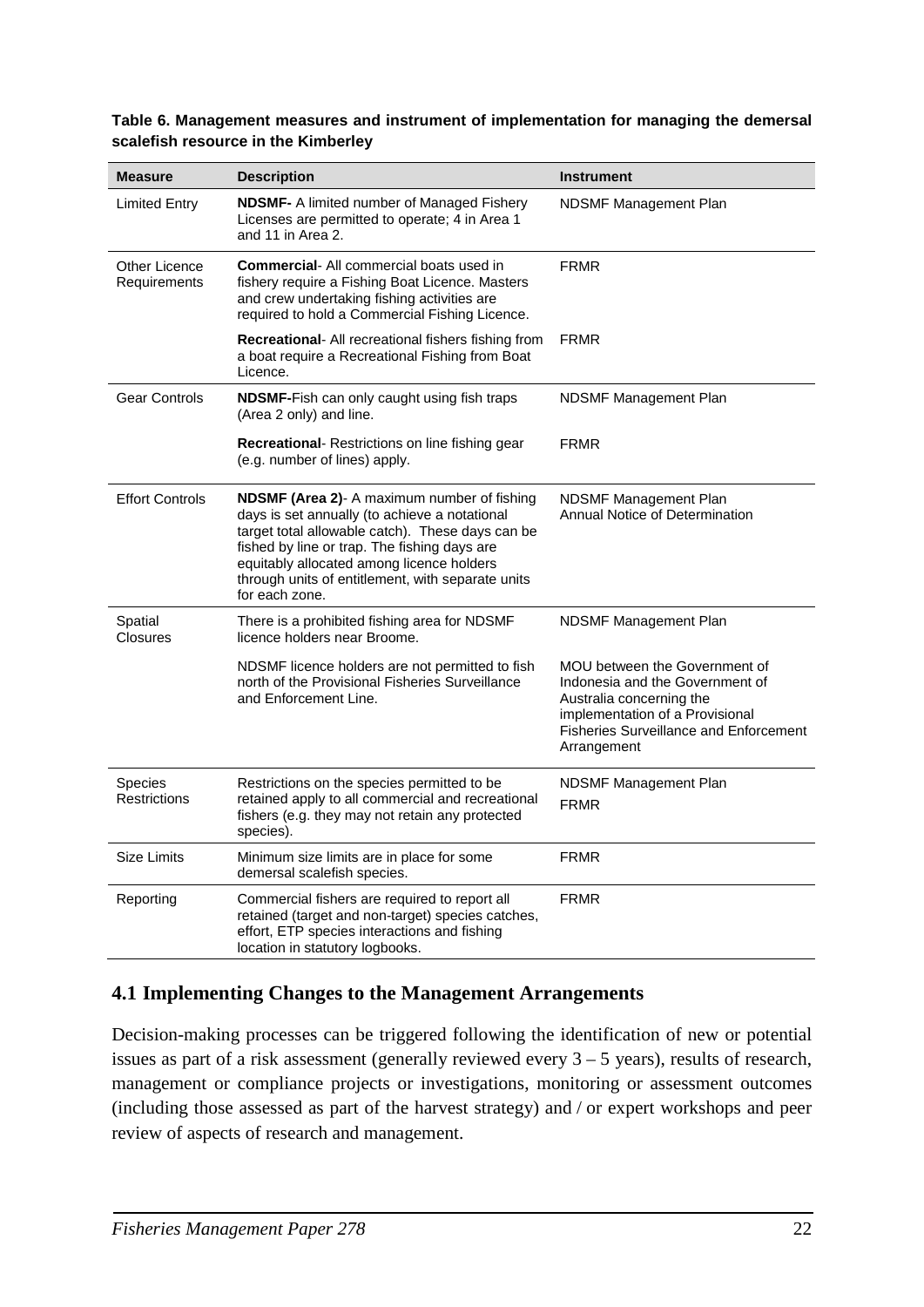There are two main processes for making decisions about the implementation of management measures and strategies for the demersal scalefish fisheries in the Pilbara and Kimberley:

- Periodic decision-making processes that may result in measures to meet the shortterm fishery objectives (driven by the control rules) and
- Longer-term decision-making processes that result in new measures and / or strategies to achieve the long-term fishery objectives (i.e. changes to the management system).

However, if there is an urgent issue, consultation with stakeholders may be undertaken to discuss the issue and determine appropriate management action, as needed.

## <span id="page-26-0"></span>**4.1.1 Consultation**

Management changes are generally given effect through amendments to legislation, such as the commercial fishery management plan, regulations and orders. These changes generally require the approval of the Minister for Fisheries. In making decisions relevant to fisheries, the Minister for Fisheries may choose to receive advice from any source, but has indicated that:

- 1) The Department is the primary source of management advice; and
- 2) Peak Bodies (Western Australian Fishing Industry Council [WAFIC] and Recfishwest) are the primary source of industry advice and representation.

The peak bodies are funded by Government under Service Level Agreements (SLA) to undertake their representation / advisory and consultation roles.

#### *4.1.1.1 Commercial Sector Consultation*

Under its SLA with the Department WAFIC has been funded to undertake statutory consultation functions related to fisheries management plans and the facilitation of annual management meetings for licensed fisheries.

The FRMA requires the Minister to consult with affected parties when changes to a Part 6 management plan are being considered. In the case of the PFTIMF, PTMF and NDSMF, this includes all licence holders. Annual Management Meetings (AMM) between the Department, WAFIC and licence holders are generally held annually and are used as the main forum to consult with stakeholders and licence holders on the management of the fisheries. During these meetings, Departmental (research, management and compliance) staff, licence holders and WAFIC discuss current and future management issues that may have arisen during the previous fishing season and any proposed changes to the management plan. Follow-up meetings may be held as required.

The Department also consults directly with industry, where relevant, on specific management and operational issues.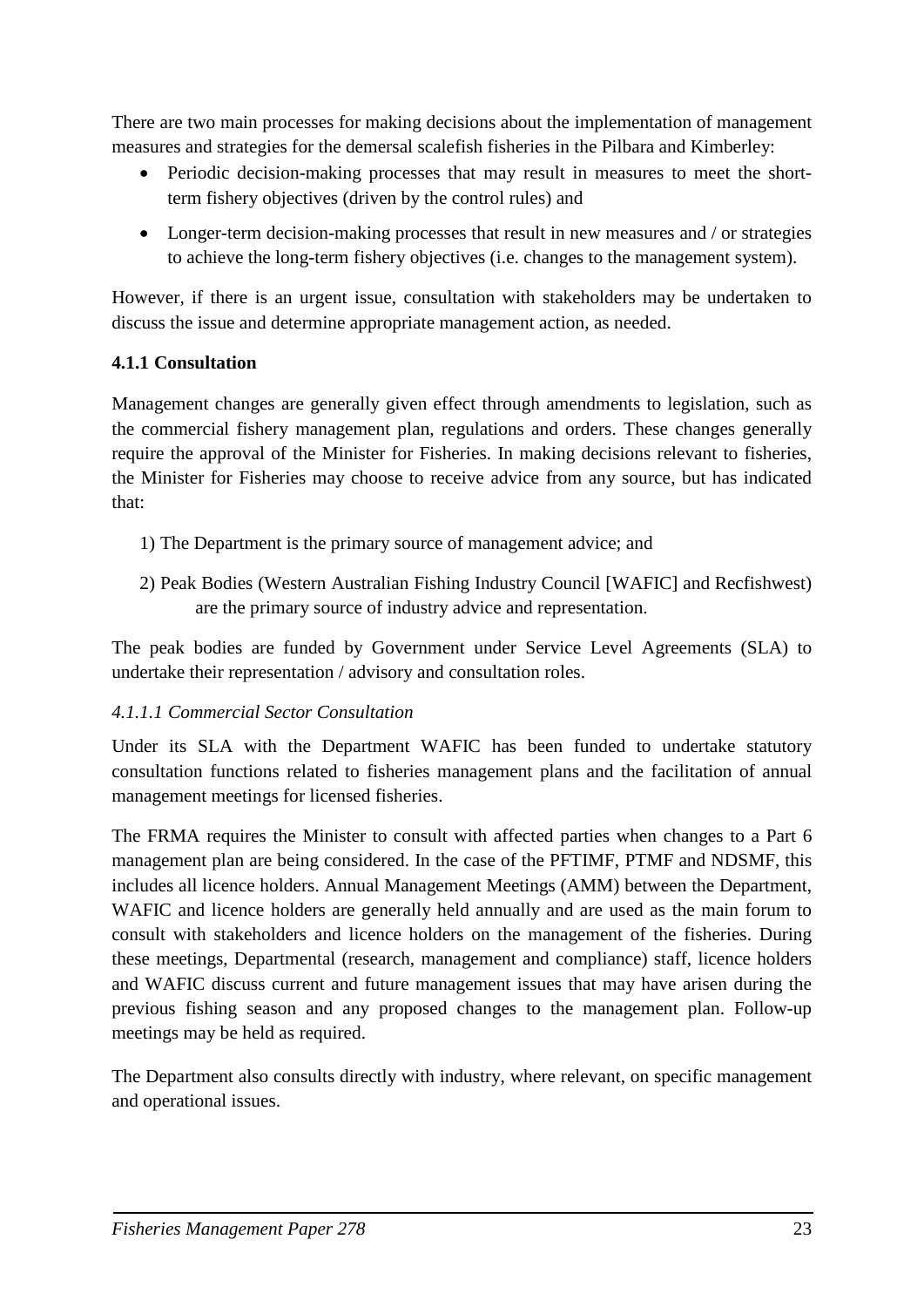#### 4.1.1.1.1 Annual Capacity Setting and Review Process

Each year prior to 1 December, the annual capacity (in days) for the PTMF and Area 2 of the NDSMF must be determined by the Director General of the Department. Prior to making a determination of the number of fishing days for the following year, the Director General is required to consult with licence holders and consider the advice of the Department's Executive Director of Research, which is based on the results of monitoring and research of the resource. Once the determination is made, the Director General notifies licensees and WAFIC in writing, through the publication of a Notice of Determination<sup>[7](#page-27-1)</sup> in the Government Gazette, and through licence renewals and season arrangements for the following year.

The capacity of the PFTIMF (in trawl hours) is contained in the management plan and does not change unless the plan is amended by the Minister for Fisheries. The capacity for the PFTIMF is reviewed each year in consultation with permit holders, in the context considering the Pilbara demersal scalefish stock status.

The capacity of the PLF is set at 5 calendar months of permitted fishing time for each of the nine Fishing Boat Licences excepted from the section 43 general prohibition on commercial line fishing in Pilbara waters.

## *4.1.1.2 Recreational Sector Consultation*

Under the SLA with Recfishwest, the Department is required to consult with Recfishwest as the recognised peak body for recreational fishing in Western Australia. Recfishwest is required to engage and consult with recreational fishers as necessary in order to meet its obligations.

## *4.1.1.3 Consultation with Other Groups*

Consultation with non-fisher stakeholders including Government agencies, conservation sector Non-Government Organisations, customary fishers, statutory advisory committees and other affected / interested parties is undertaken by the Department in accordance with the recently finalised departmental *Stakeholder Engagement Guideline* (Department of Fisheries in prep.). The Department's approach to stakeholder engagement is based on a framework designed to assist with selecting the appropriate level of engagement for different stakeholder groups and includes collaborating with and involving key stakeholders, seeking input from interested parties through a public consultation process and keeping all parties fully informed through the provision of balanced, objective and accurate information. Key fishery-specific documents such as harvest strategies, recovery plans and bycatch action plans are subjected to both formal key stakeholder consultation and public consultation processes.

## <span id="page-27-0"></span>**4.2 Compliance and Enforcement**

The key objective of the Department in relation to compliance is to encourage voluntary compliance through education, awareness and consultation activities.

<span id="page-27-1"></span><sup>&</sup>lt;u>.</u> <sup>7</sup> <http://www.slp.wa.gov.au/statutes/subsiduary.nsf/Fisheriesexec?openpage>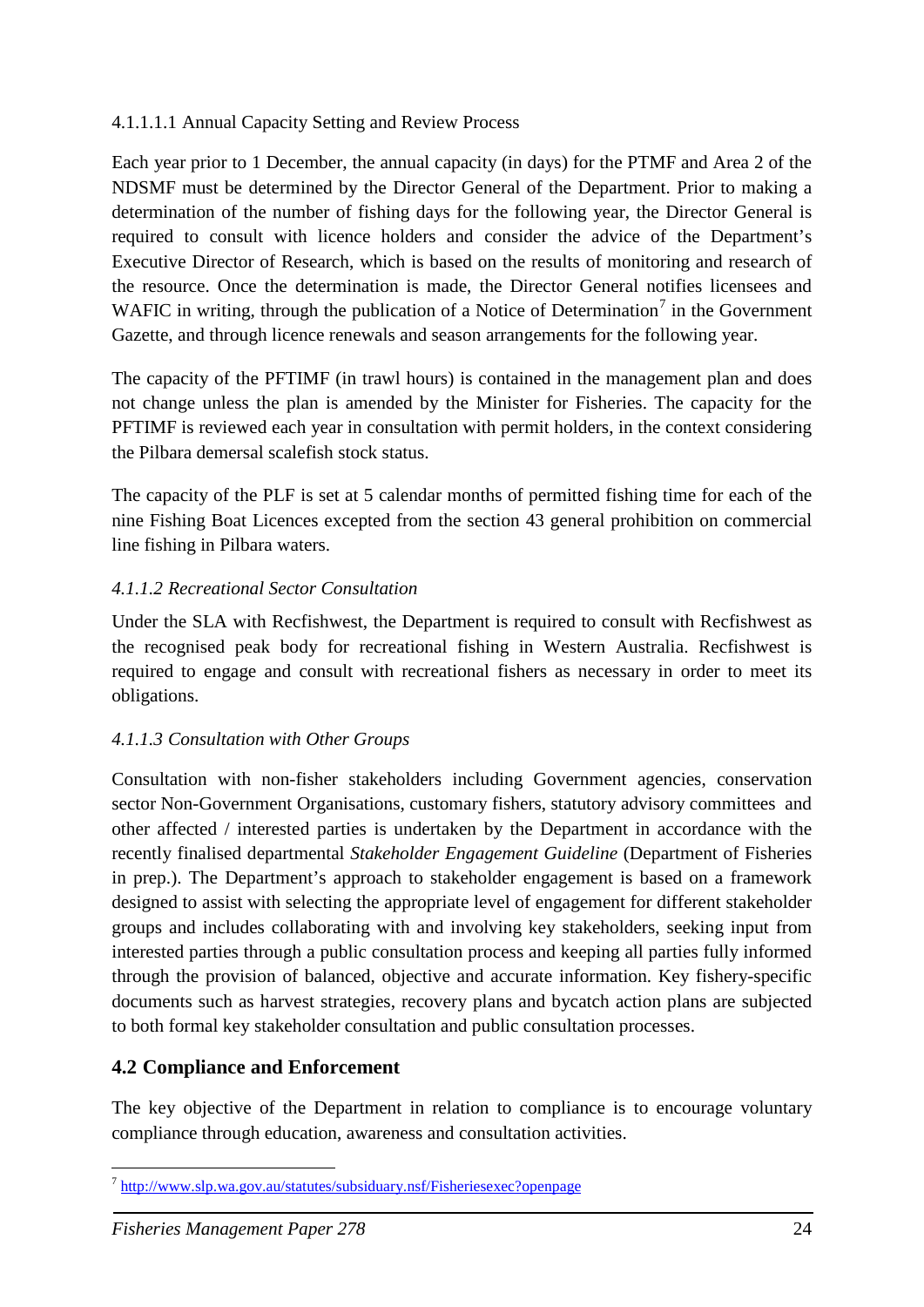#### <span id="page-28-0"></span>**4.2.1 Operational Compliance Plans**

Management arrangements are enforced under Operational Compliance Plans (OCPs), with separate OCP's developed for each of the major fisheries in the region (PFTIMF, PTMF and NDSMF). Each OCP is informed and underpinned by a compliance risk assessment conducted for each fishery. The overarching objectives of each OCP are:

- To provide clear and un-ambiguous direction and guidance to Fisheries and Marine Officers for the yearly delivery of compliance in the fishery;
- To protect the fisheries' environmental values, while providing fair and sustainable access to the fishery's commercial and social values;
- To encourage voluntary compliance through education, awareness and consultation activities; and
- To provide processes which ensure that the fisheries are commercially viable in the international market yet environmentally sustainable in the local context.

The OCP is reviewed every 1-2 years.

#### *4.2.1.1 Compliance Strategies for the PFTIMF, PTMF and NDSMF*

Compliance strategies and activities that are used in the fishery include:

- land and sea patrols;
- inspections of demersal scalefish at wholesale and retail outlets;
- inspection in port:
- at-sea inspection of fishing boats;
- aerial surveillance:
- undertaking covert operations and observations;
- monitoring of entitlement and vessel movements via VMS; and
- intelligence gathering and investigations.

#### Inspections may involve:

- inspection all compartments on board the vessels;
- inspection of all authorizations;
- inspection of associated paperwork;
- inspections of fishing gear; and
- inspection of catch on board the boat.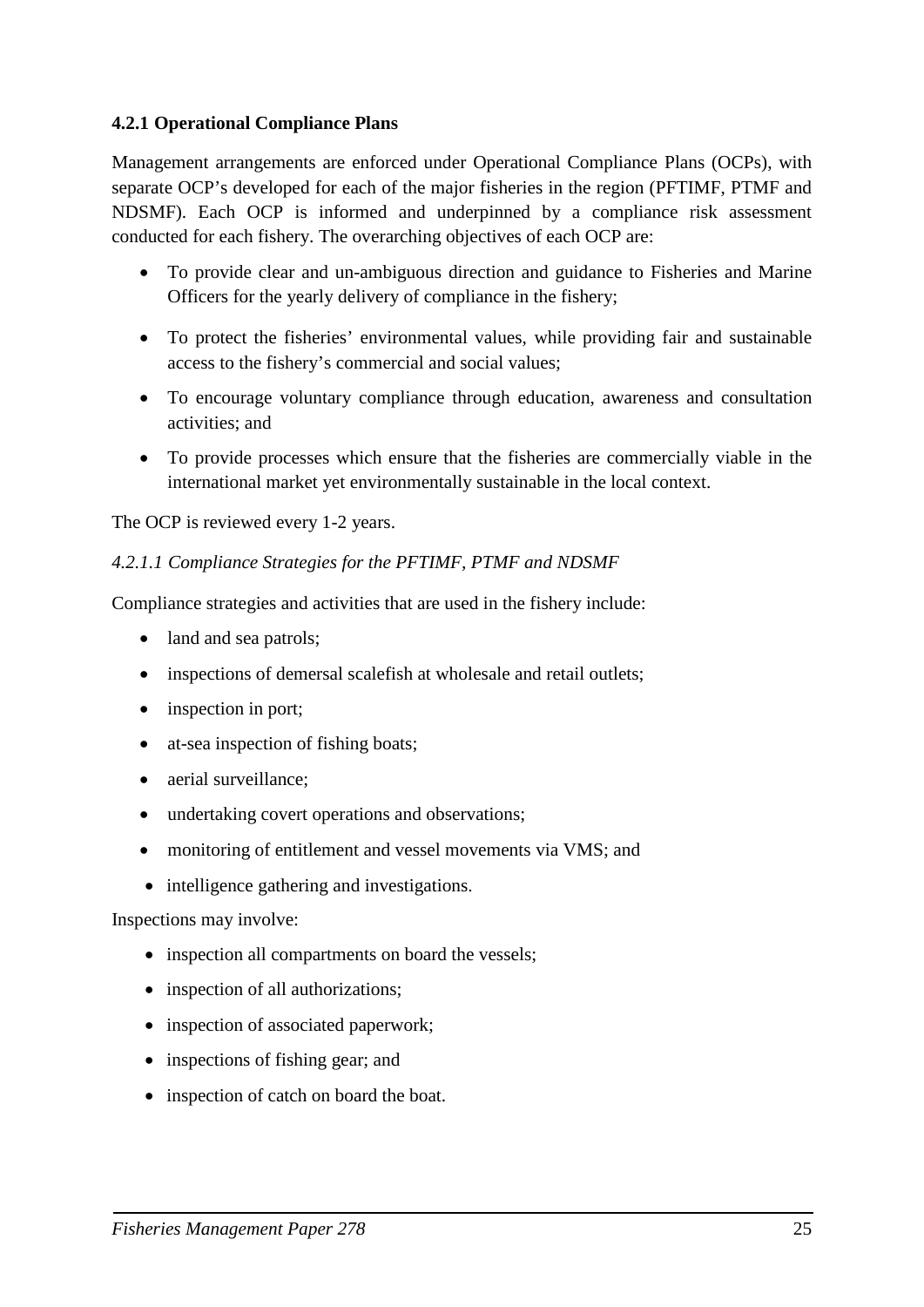#### <span id="page-29-0"></span>*4.2.1.2 Vessel Monitoring System*

VMS was introduced to the PFTIMF and NDSMF in 1998 and the PTMF in 2000 to allow real time monitoring of the commercial fleet. VMS helps to ensure fishers are working in their designated fishing areas and are within their effort entitlement allocations.

Vessels operating within a fishery requiring VMS are fitted with an automatic location communicator (ALC), which is used to track the location of a boat by transmitting information such as the geographical position, course and speed of the boat. Information from the ALC is submitted to the department via satellite to the Department's Marine Operations Centre in Fremantle. The information is processed by specialised software designed to receive, analyse, display and record position reports and messaging via satellites.

Data from the VMS is used to:

- monitor effort entitlements, area and seasonal closures;
- detect incidents;
- provide intelligence and evidence for investigations;
- inform research and management of the fisheries; and
- provide assistance to safety and rescue organisations.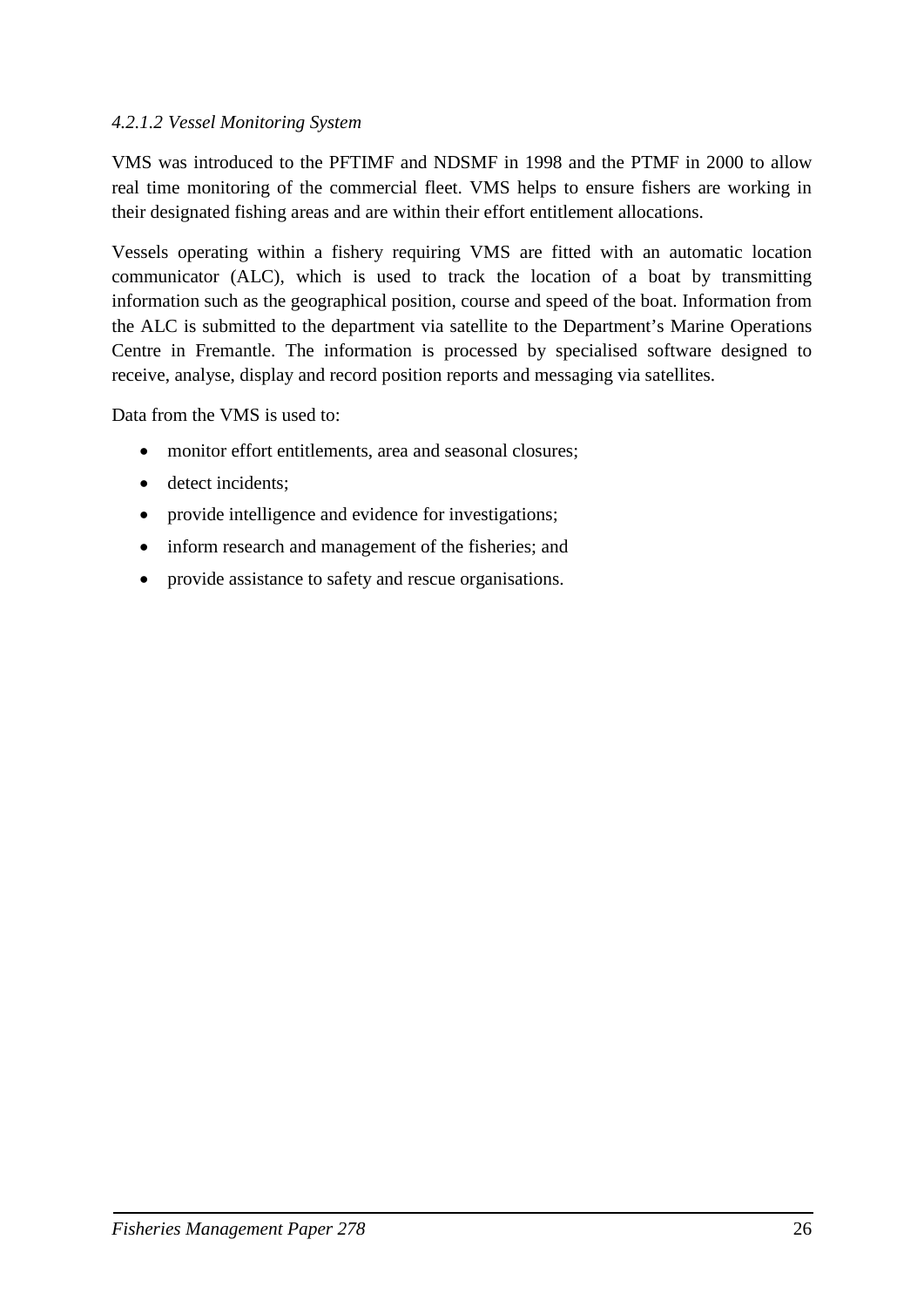## <span id="page-30-0"></span>**5 REFERENCES**

- Brewer, D., Lyne, V., Skewes, T. and Rothlisberg, P. (2007). Trophic systems of the North West Marine Region. Department of the Environment and Water Resources. CSIRO, Cleveland.
- Caddy, J. and Mahon, R. (1995). Reference points for fisheries management. FAO Fisheries Technical Paper 347. FAO, Rome, 84 pp.
- Department of Fisheries (2011). Resource Assessment Framework (RAF) for finfish resources in Western Australia. Fisheries Occasional Publication No. 85. Department of Fisheries, Western Australia.
- Department of Fisheries (2015a). Harvest Strategy Policy and Operational Guidelines for the Aquatic Resources of Western Australia. Fisheries Management Paper No. 271. Department of Fisheries, Western Australia.
- Department of Fisheries (2015b). Research, Monitoring, Assessment and Development Plan 2015–2020. Fisheries Occasional Publication No. 122. Department of Fisheries, Western Australia.
- Department of Fisheries (2015c). Northern Demersal Scalefish Management Fishery: an operator's guide to the management arrangements 2015, Version 1.0. Fisheries Occasional Publication No. 120. Department of Fisheries, Western Australia.
- ESD Steering Committee (1992). National Strategy for Ecologically Sustainable Development. Endorsed by the Council of Australian Governments, December 1992. ISBN0 644 27253 8.
- Fletcher ,W.J. (2002). Policy for the implementation of ecologically sustainable development for fisheries and aquaculture within Western Australia. Fisheries Management Paper No. 157. Department of Fisheries, Western Australia.
- Fletcher, W.J. (2012). National Application of Sustainability Indicators for Australian Fisheries; Part 2: Ecosystem-based frameworks for aquaculture, multi-fishery and international applications. FRDC Report on Project No. 2000/145. Fisheries Research Report No. 235. Department of Fisheries, Western Australia, 60 pp.
- Fletcher, W.J. (2015). Review and refinement of an existing qualitative risk assessment method for application within an ecosystem-based management framework. *ICES Journal of Marine Science* 72: 1043-1056.
- Fletcher, W.J. and Santoro, K. (eds.) (2015). Status Reports of the Fisheries and Aquatic Resources of Western Australia 2014/15: State of the Fisheries. Department of Fisheries, Western Australia.
- Fletcher, W., Chesson, J., Sainsbury, K., Fisher, M., Hundloe, T. and Whitworth, B. (2002). Reporting on Ecologically Sustainable Development: A "how to guide" for fisheries in Australia. Canberra, Australia, 120 pp.
- Fletcher, W.J., Shaw, J., Metcalf, S.J. and Gaughan, D.J. (2010). An Ecosystem Based Fisheries Management framework: the efficient, regional-level planning tool for management agencies. Marine Policy 34: 1226-1238.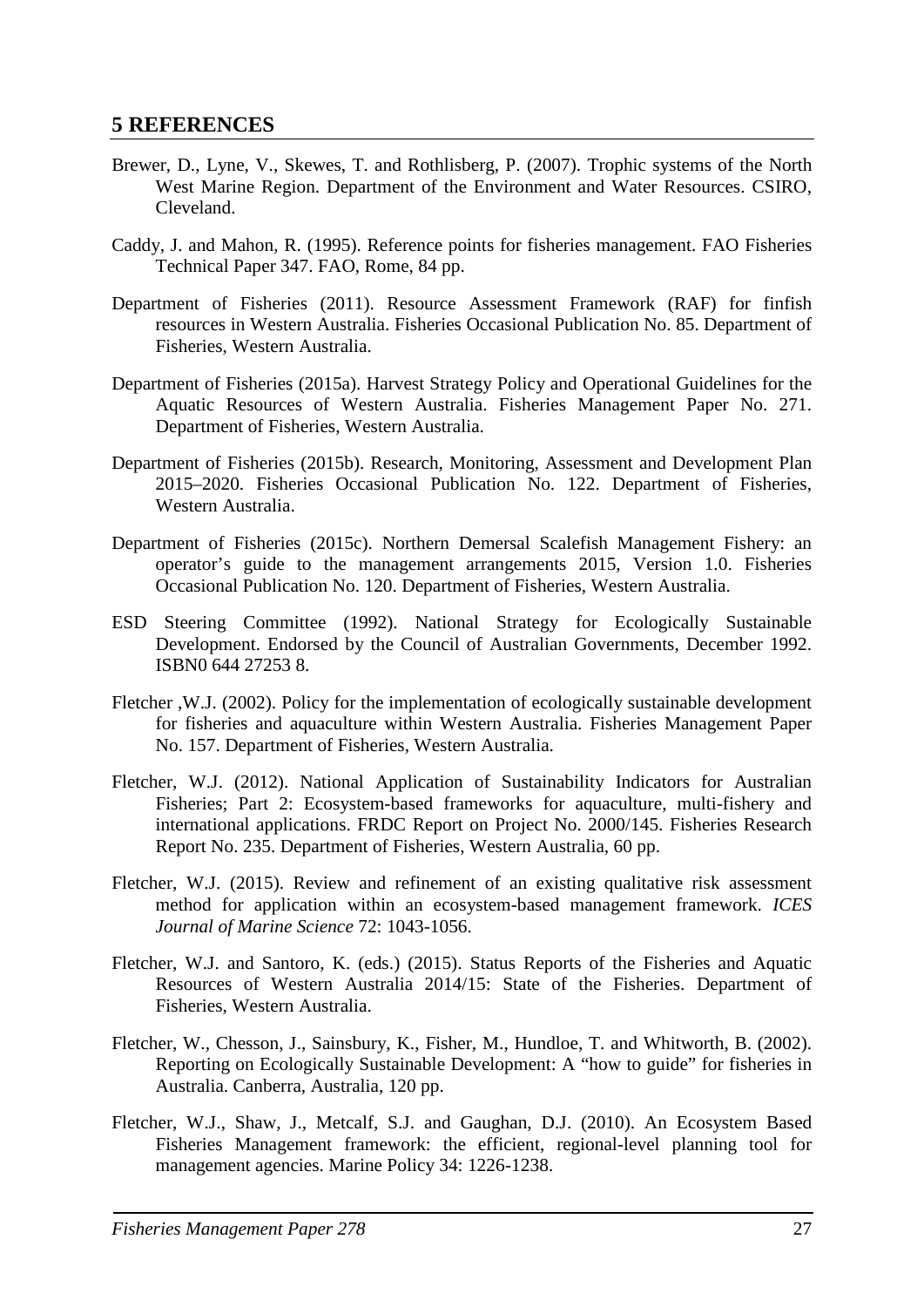- Fletcher, W.J., Wise, B.S., Joll, L.M., Hall, N.G., Fisher, E.A., Harry, A.V., Fairclough, D.V., Gaughan, D.J., Travaille, K., Molony, B.W. and Kangas, M. (2016). Refinements to harvest strategies to enable effective implementation of Ecosystem Based Fisheries Management for the multi-sector, multi-species fisheries of Western Australia. Fisheries Research.<http://dx.doi.org/10.1016/j.fishres.2016.04.014>
- Gabriel, W.L. and Mace, P.M. (1999). A review of biological reference points in the context of the precautionary approach. NOAA Technical Memo NMFS-F/SPO-40, pp. 34-45.
- Henry, G.W. and Lyle, J.M. (eds.) (2000) The National Recreational and Indigenous Fishing Survey. FRD Project No. 99/158. Australian Government Department of Agriculture, Fisheries and Forestry, Canberra.
- Mace P.M. (1994). Relationships between common biological reference points used as thresholds and targets of fisheries management strategies. Canadian Journal of fisheries and Aquatic Sciences 51: 110-122.
- Moran, M., Jenke, J., Burton, C., and Clark, D. (1988). The Western Australian trap and line fishery on the North West Shelf. FIRTA Report 86/28. WA Marine Research Laboratories, 79 pp.
- Newman, S.J., Harvey, E.S., Rome, B.M., McLean, D.L. and Skepper, C.L. (2012). Relative efficiency of fishing gears and investigation of resource availability in tropical demersal scalefish fisheries. Final Report FRDC Project No. 2006/031. Fisheries Research Report No. 231. Department of Fisheries, Western Australia.
- Nowara, G.B. and Newman, S.J. (2001). A history of foreign fishing activities and fisheryindependent surveys of the demersal finfish resources in the Kimberley region of Western Australia. Fisheries Research Report No. 125. Department of Fisheries, Western Australia, 84 pp.
- Newman, S.J., Skepper, C.L., Mitsopoulos, G.E.A., Wakefield, C.B., Meeuwig, J.J. and Harvey, E.S. (2011). Assessment of the potential impacts of trap usage and ghost fishing on the Northern Demersal Scalefish Fishery. Reviews in Fisheries Science 19: 74-84.
- Ryan, K.L., Wise, B.S., Hall, N.G., Pollock, K.H., Sulin, E.H. and Gaughan, D.J. (2013). An integrated system to survey boat-based recreational fishing in Western Australia 2011/12. Fisheries Research Report No. 249. Department of Fisheries, Western Australia.
- Ryan, K.L., Hall, N.G., Lai, E.K., Smallwood, C.B., Taylor, S.M. and Wise, B.S. (2015). Statewide survey of boat-based recreational fishing in Western Australia 2013/14. Fisheries Research Report No. 268. Department of Fisheries, Western Australia.
- Sloan, S.R., Smith, A.D.M., Gardner, C., Crosthwaite, K., Triantafillos, L., Jeffries, B. and Kimber, N. (2014). National Guidelines to Develop Fishery Harvest Strategies. FRDC Report – Project 2010/061. Primary Industries and Regions, Adelaide, South Australia.
- Wakefield, C.B., Boddington, D.K. and Newman, S.J. (2016). Rapid lateral extraction of otoliths that maintains the integrity of fish product to improve access to catches and reduce potential sampling biases. *The Open Fish Science Journal 9*(1).